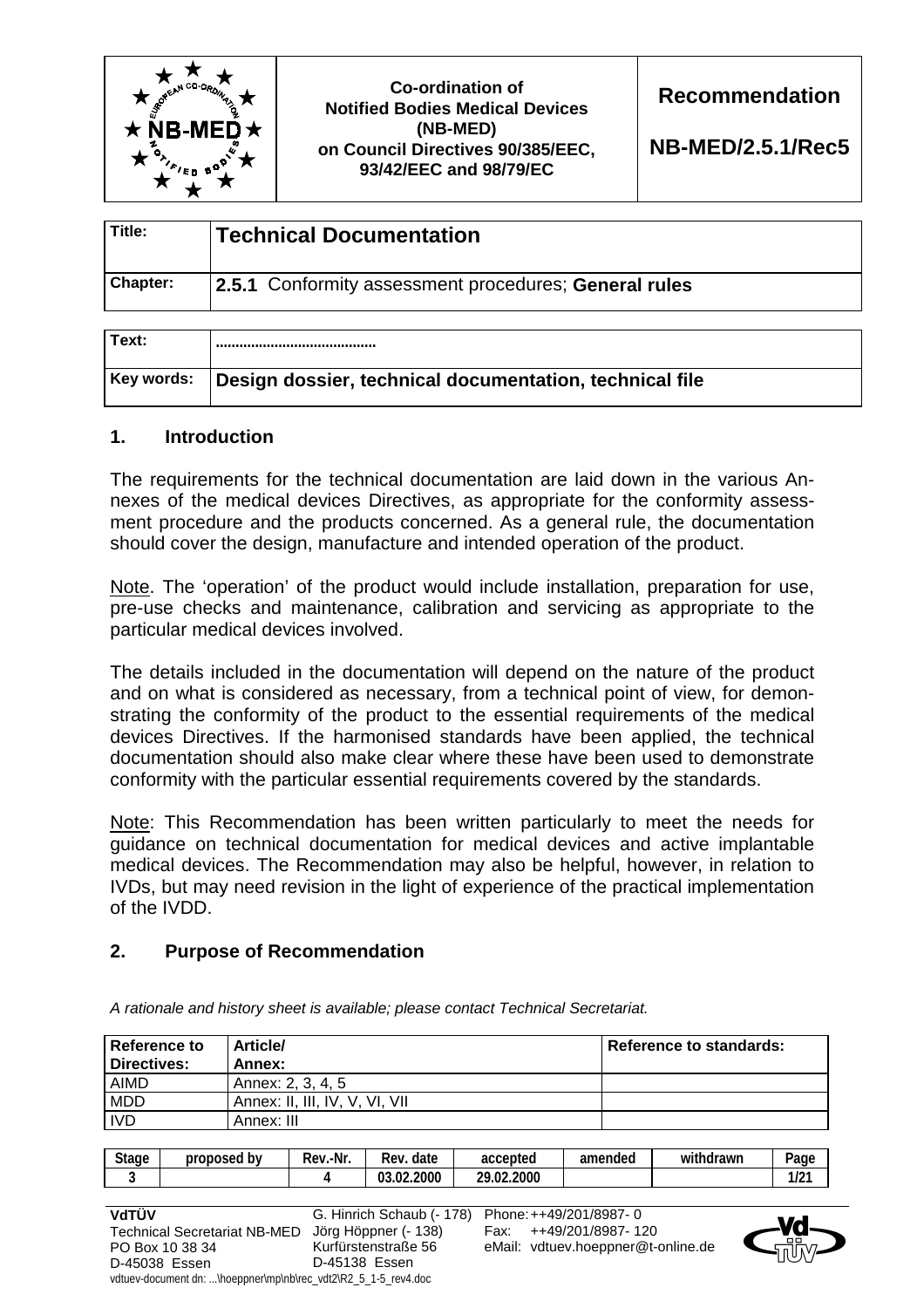| $\star$ NB-MED $\star$                   |  | Co-ordination of<br><b>Notified Bodies Medical Devices</b><br>(NB-MED)<br>on Council Directives 90/385/EEC,<br>93/42/EEC and 98/79/EC | <b>Recommendation</b><br><b>NB-MED/2.5.1/Rec5</b> |
|------------------------------------------|--|---------------------------------------------------------------------------------------------------------------------------------------|---------------------------------------------------|
| Title:<br><b>Technical Documentation</b> |  |                                                                                                                                       |                                                   |

The purpose of this Recommendation is to provide guidance to Notified Bodies, Competent Authorities and manufacturers on the technical documentation needed to meet the requirements of the medical devices Directives.

Note: It is **not** the purpose of this Recommendation to oblige the manufacturer to reorganise existing technical documentation where this already proves appropriate and sufficient.

## **3 Technical Information**

#### **3.1 General**

#### *Subject Guidance*

(i) Content of technical documentation This Recommendation is not intended as an exhaustive listing of all the technical documentation that may be required in particular cases. Equally, where particular information indicated by this Recommendation is not included, a justification should be provided.

> The manufacturer is required by the Directives to prepare the technical documentation and to determine and justify what is appropriate and sufficient to assure his particular medical devices comply with the relevant Directive(s). This will obviously vary on a case-by-case basis, depending on the type of product, the risk associated with its manufacture, installation, use and servicing, and the period that it has been on the market. For example, it is unlikely that wellestablished products, regardless of their classification, will have much formal design validation but the manufacturer will have considerable market experience of use, together with details on how he has responded to any problems that have emerged, and this available data should be used by way of validation.

(ii) Other The technical documentation should include the information indicated in sections 3.2 - 3.5

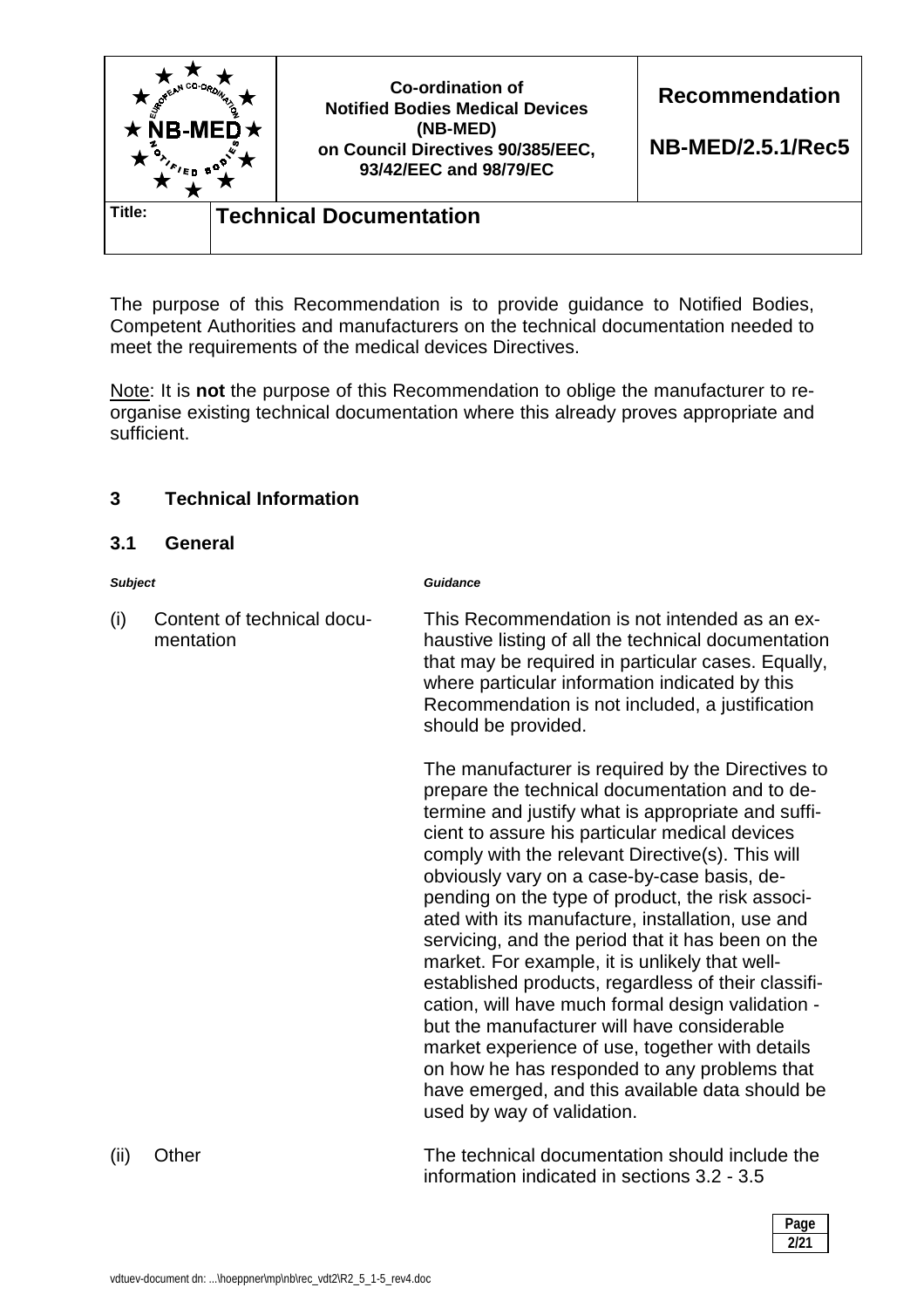

# **3.2 Product Description**

| <b>Subject</b> |                                                                        | Guidance                                                                                                                                                                                                                                                                                                                                                                                                                                                                                                                                                                                                                                                                                                                                                                                                                                                                                                                                                            |
|----------------|------------------------------------------------------------------------|---------------------------------------------------------------------------------------------------------------------------------------------------------------------------------------------------------------------------------------------------------------------------------------------------------------------------------------------------------------------------------------------------------------------------------------------------------------------------------------------------------------------------------------------------------------------------------------------------------------------------------------------------------------------------------------------------------------------------------------------------------------------------------------------------------------------------------------------------------------------------------------------------------------------------------------------------------------------|
| (i)            | a general description of the<br>device(s)                              | This should include the intended range of vari-<br>ants (for example, a group of catheters of a par-<br>ticular type differing only in length), and a de-<br>scription of the packaging where this is relevant<br>to the preservation of the intended characteris-<br>tics and performances of the device(s). All that is<br>needed, however, is a brief description sufficient<br>to allow an understanding of the design, char-<br>acteristics, and where appropriate, performances<br>of the device(s) and to distinguish between vari-<br>ants. In many cases, the name of the device(s)<br>will be sufficient. Where the 'technical docu-<br>mentation' is to be evaluated by a Notified Body,<br>a general pictorial representation of the<br>device(s), e.g. a schematic diagram, photograph<br>or drawing may be of assistance.<br>Note: For guidance on what constitutes a 'range'<br>of product variants, see NB-MED Recommenda-<br>tion NB-MED/2.1/Rec2. |
| (ii)           | a description of the intended<br>use and operation of the<br>device(s) | A short description of the intended pur-<br>pose/application and/or method of use of the<br>device(s) is needed. This may include, where<br>appropriate, details of the intended patient<br>population(s) and medical condition(s) for which<br>the device is intended. This should also make<br>clear the intended user(s), in particular whether<br>the device is professional use. All of the above<br>may be self-evident from the general description<br>of the device(s). The information may be given<br>by way of reference to the "instructions for use"<br>or operating manual for the device(s). It is not<br>necessary to detail the mechanism by which the<br>device(s) achieves its intended purpose.                                                                                                                                                                                                                                                 |

The description should make clear the process-

| Page |
|------|
| 3/21 |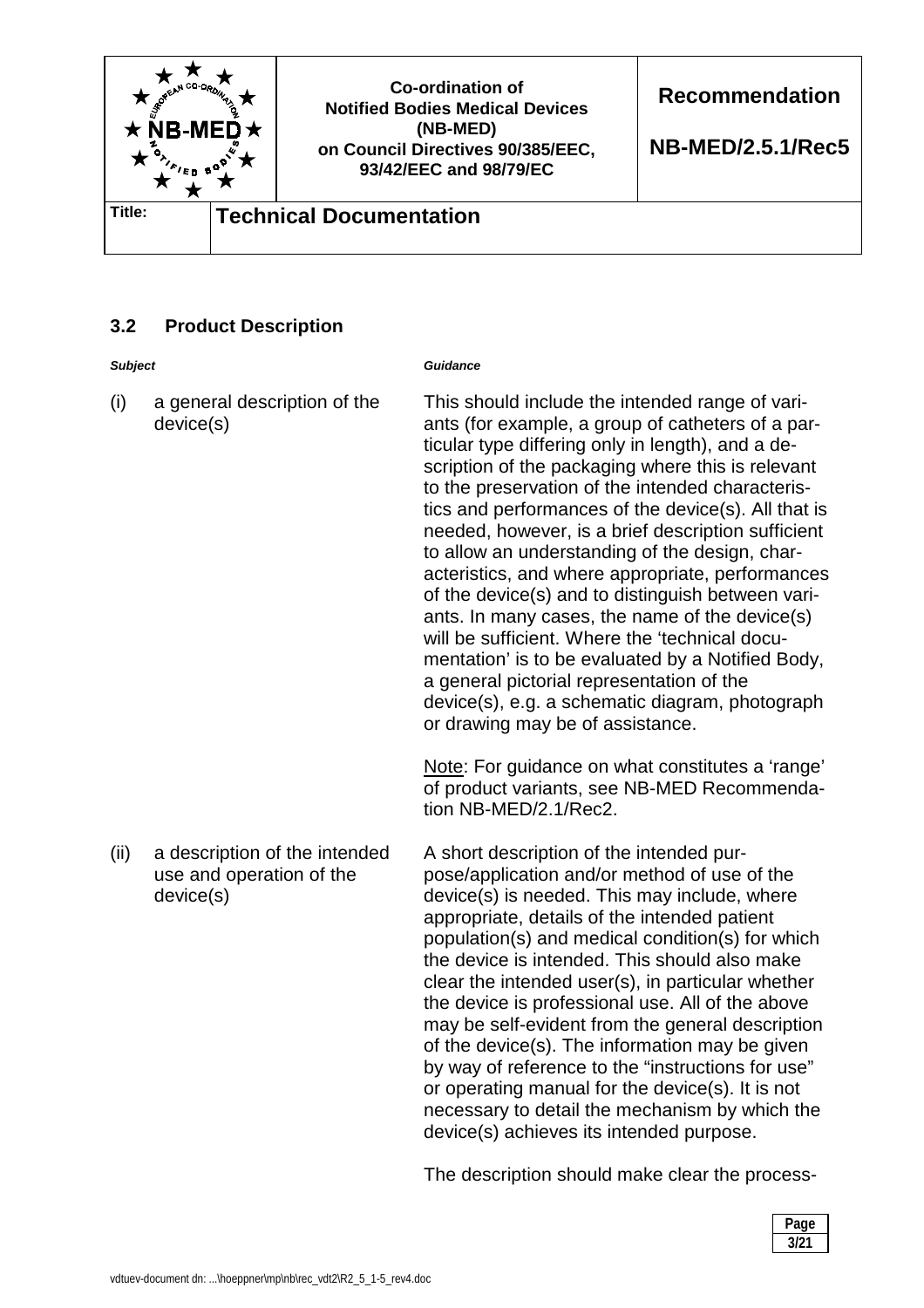|        | <b>NB-ME</b>                                     |                                 | <b>Co-ordination of</b><br><b>Notified Bodies Medical Devices</b><br>(NB-MED)<br>on Council Directives 90/385/EEC,<br>93/42/EEC and 98/79/EC                                                                                                                                                                                                                                                                 | <b>Recommendation</b><br><b>NB-MED/2.5.1/Rec5</b> |
|--------|--------------------------------------------------|---------------------------------|--------------------------------------------------------------------------------------------------------------------------------------------------------------------------------------------------------------------------------------------------------------------------------------------------------------------------------------------------------------------------------------------------------------|---------------------------------------------------|
| Title: |                                                  | <b>Technical Documentation</b>  |                                                                                                                                                                                                                                                                                                                                                                                                              |                                                   |
|        |                                                  |                                 | ing of important inputs and outputs associated<br>with the intended operation of the device(s). For<br>example, in the case of a pulse oximeter, the<br>inputs and processing are to do with relative ab-<br>sorption of light at different wavelengths. The<br>outputs may include a display of the haemoglo-<br>bin saturation with oxygen, and a graphical<br>representation of the patient's pulse.      |                                                   |
| (iii)  | device(s) incorporating a<br>medicinal substance |                                 | Where the device(s) incorporates a medicinal<br>substance, the 'technical documentation' should<br>make clear the purpose of including the sub-<br>stance and its mode of action in this application.<br>This only applies where the substance is liable to<br>act upon the body with action ancillary to that of<br>the device.                                                                             |                                                   |
|        |                                                  |                                 | Note: For this reason this will not be relevant to<br>IVDs which do not 'act upon the body'.                                                                                                                                                                                                                                                                                                                 |                                                   |
|        |                                                  |                                 | The risk analysis should address the additional<br>risks and benefits associated with incorporation<br>of such a substance. The technical documenta-<br>tion should include the data on the tests con-<br>ducted in this connection.                                                                                                                                                                         |                                                   |
|        |                                                  |                                 | Note. For guidance on 'borderline products' and<br>regulatory treatment of 'drug/device combina-<br>tions' see MedDev 2.1/3.                                                                                                                                                                                                                                                                                 |                                                   |
| (iv)   | device(s) incorporating non-<br>gin              | viable materials of animal ori- | Where the device(s) incorporates non-viable<br>materials of animal origin, the risk analysis within<br>the technical documentation should address the<br>additional risks and benefits associated with in-<br>corporation of such materials, and the measures<br>taken (for example, in sourcing of animals, vet-<br>erinary controls and measures taken to elimi-<br>nate/inactivate transmissible agents). |                                                   |
|        |                                                  |                                 | Note: For guidance on measures to elimi-<br>nate/inactivate transmissible agents see<br>MedDev 2.5/5.                                                                                                                                                                                                                                                                                                        |                                                   |

| Page<br>. |
|-----------|
| 4/21      |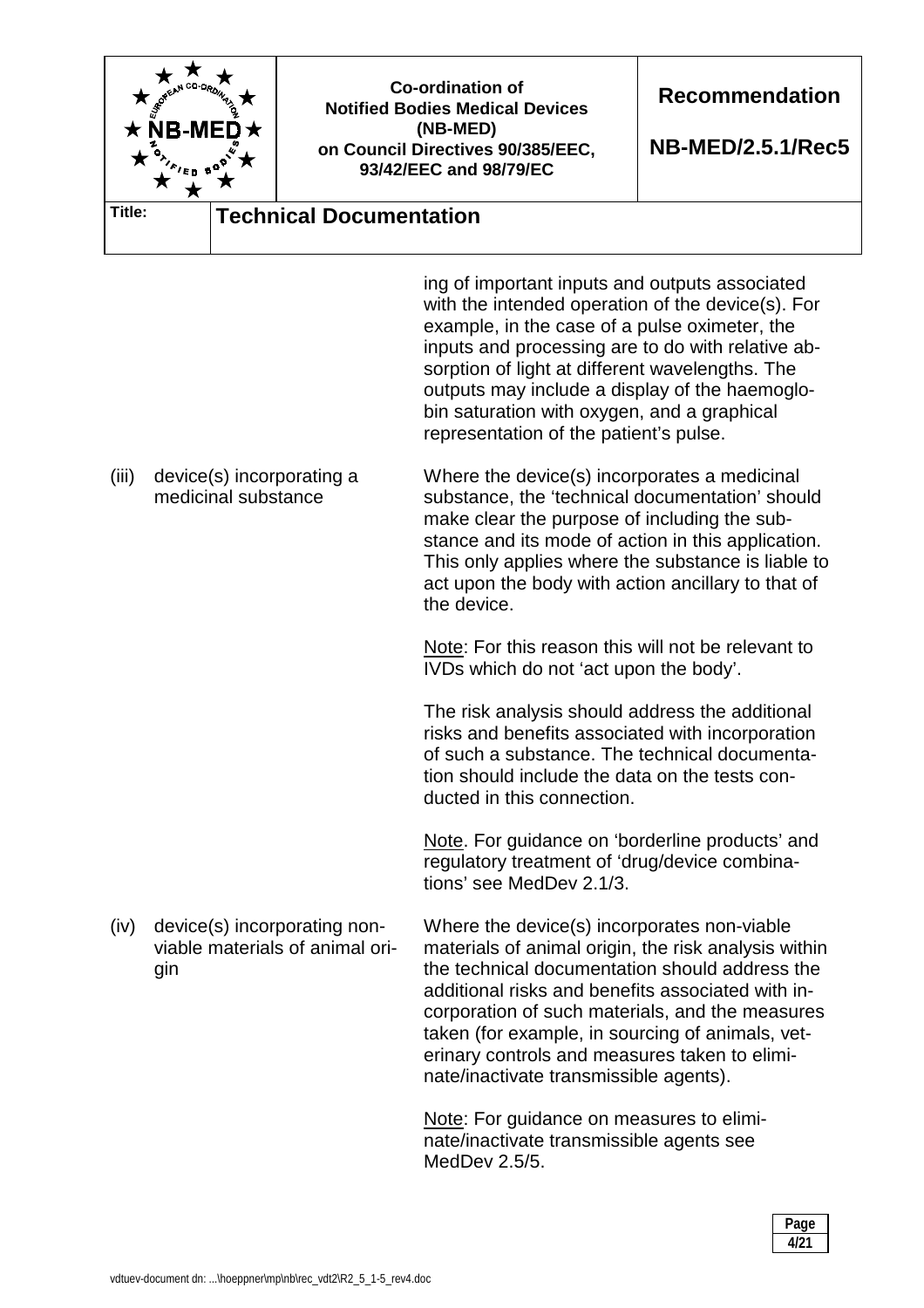| A M CO-ORDIN<br><b>NB-ME</b> |                                                         | <b>Co-ordination of</b><br><b>Notified Bodies Medical Devices</b><br>(NB-MED)<br>on Council Directives 90/385/EEC,<br>93/42/EEC and 98/79/EC | <b>Recommendation</b><br><b>NB-MED/2.5.1/Rec5</b>                                                                                                                                                                                                                                                                                                                                                                                                                                         |  |
|------------------------------|---------------------------------------------------------|----------------------------------------------------------------------------------------------------------------------------------------------|-------------------------------------------------------------------------------------------------------------------------------------------------------------------------------------------------------------------------------------------------------------------------------------------------------------------------------------------------------------------------------------------------------------------------------------------------------------------------------------------|--|
| Title:                       |                                                         | <b>Technical Documentation</b>                                                                                                               |                                                                                                                                                                                                                                                                                                                                                                                                                                                                                           |  |
|                              |                                                         |                                                                                                                                              | Note: IVDs may contain materials of animal [or<br>human] origin. Here, the technical documenta-<br>tion should include relevant details, including<br>sourcing and measures to protect personnel and<br>to preserve the performance of the device.                                                                                                                                                                                                                                        |  |
| (v)                          | device(s) requiring special<br>consideration            |                                                                                                                                              | Where aspects of the device(s) are the subject<br>of emerging concern (for example, the use of<br>latex potentially leading to allergic reaction), the<br>risk analysis within the 'technical documentation'<br>should address these aspects.                                                                                                                                                                                                                                             |  |
| (vi)                         | description of the methods of<br>manufacture envisaged  |                                                                                                                                              | A summary is required in general terms of the<br>type of manufacturing method (for example,<br>injection/blow moulding, extrusion, chemical<br>processing, assembly, packaging/labelling) and<br>the method of sterilization, if relevant. This<br>should make clear the technologies involved and<br>means of assuring the intended characteristics<br>and performances of the devices manufactured.<br>What is not required is an exhaustive description<br>of manufacturing processes. |  |
| (vii)                        | which are intended by the<br>manufacturer to be used in | description of the accessories,<br>adaptors and other devices or<br>equipment and other interfaces<br>combination with the device(s)         | The technical documentation should include the<br>description of other devices or equipment etc.<br>which the device is intended to be used with; for<br>example, where the manufacturer makes specific<br>claims concerning compatibility. It should also<br>include data on the verification and validation of<br>the safety and performance of such combina-<br>tions.                                                                                                                 |  |
|                              |                                                         |                                                                                                                                              | In describing the requirements for safe and                                                                                                                                                                                                                                                                                                                                                                                                                                               |  |

proper operation of the device(s) when used in combination with devices or equipment from other manufacturers, what is needed is a brief description sufficient to understand the important parameters or interfaces (for example, the connectors needed or the voltage, frequency and/or stability of the electricity supply required).

The technical documentation should also address known incompatibilities which may be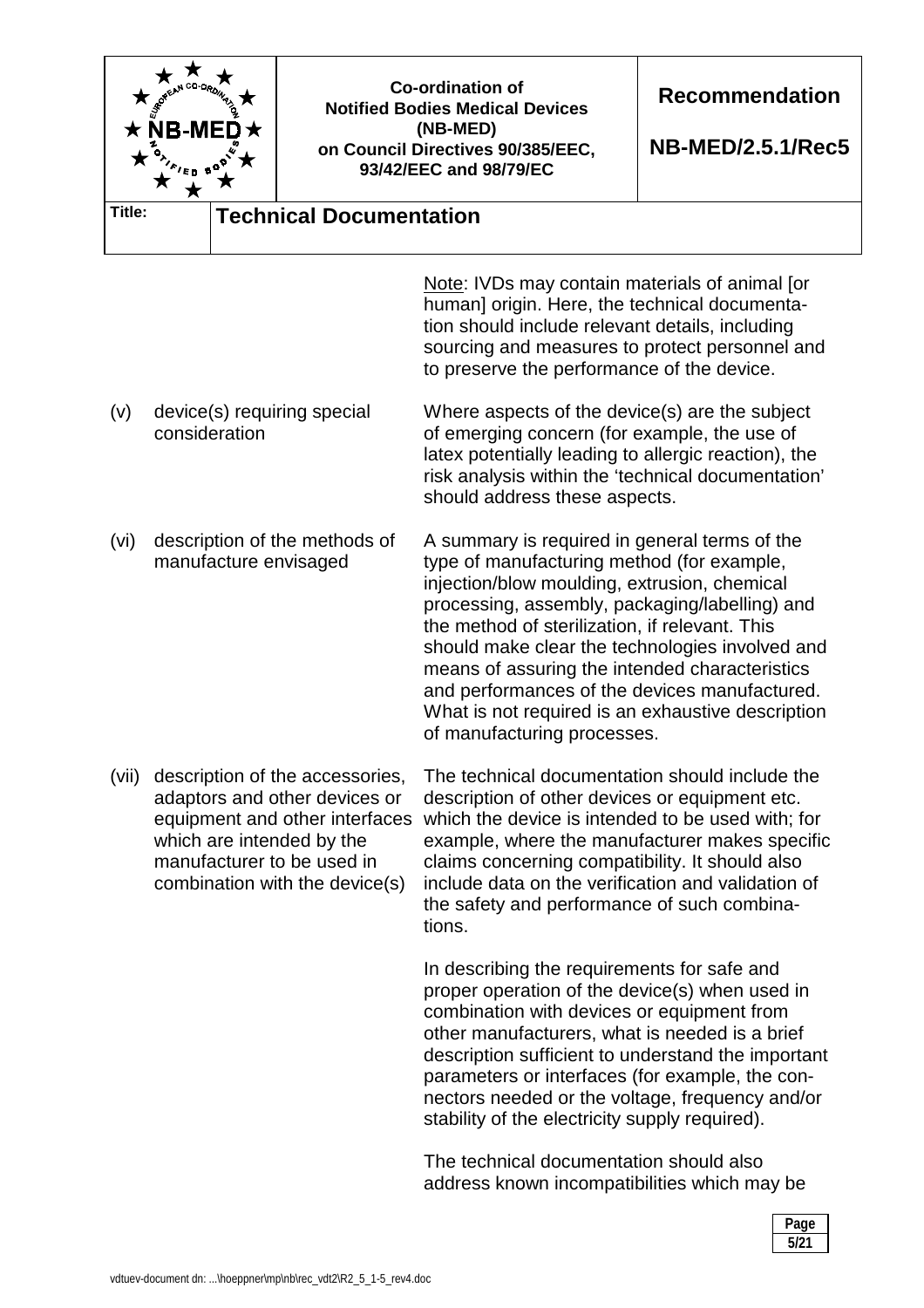

covered, for example, in the label or the instructions for use.

(viii) classification of the device under the relevant Directive The technical documentation should include the rule number(s) applied under the Directive, together with a brief rationale for this classification, and reasons why particular rules do not apply, if this is not self-evident.

> In the case of IVDs, the classification of a particular device is self-evident from the lists given in Annex II of the IVDD or where the device is labelled as for "self-testing".

#### **3.3 Technical Requirements**

*Subject Guidance* 

(i) Identification of technical requirements

The manufacturer should make clear the Directive(s) which apply to the particular device(s) concerned, including Directives other than the medical devices Directives. Where not self-evident, the manufacturer should document the rationale for classifying as a medical device and deciding what other, if any, requirements apply.

In each case, those essential requirements (ERs) of the Directive(s) (e.g. MDD Annex I, AIMD Annex 1, IVDD Annex I) and other requirements of the Directives which apply should be identified. The manufacturer should define the technical requirements/specifications which must be satisfied in order to ensure that each of the applicable Directive requirements are met.

Where particular ERs are deemed not to apply to the device(s) concerned, a brief rationale should be given where this is not self-evident.

(ii) Solutions adopted to fulfil the The manufacturer is required by the Directives to

| Page        |
|-------------|
| . .<br>6/21 |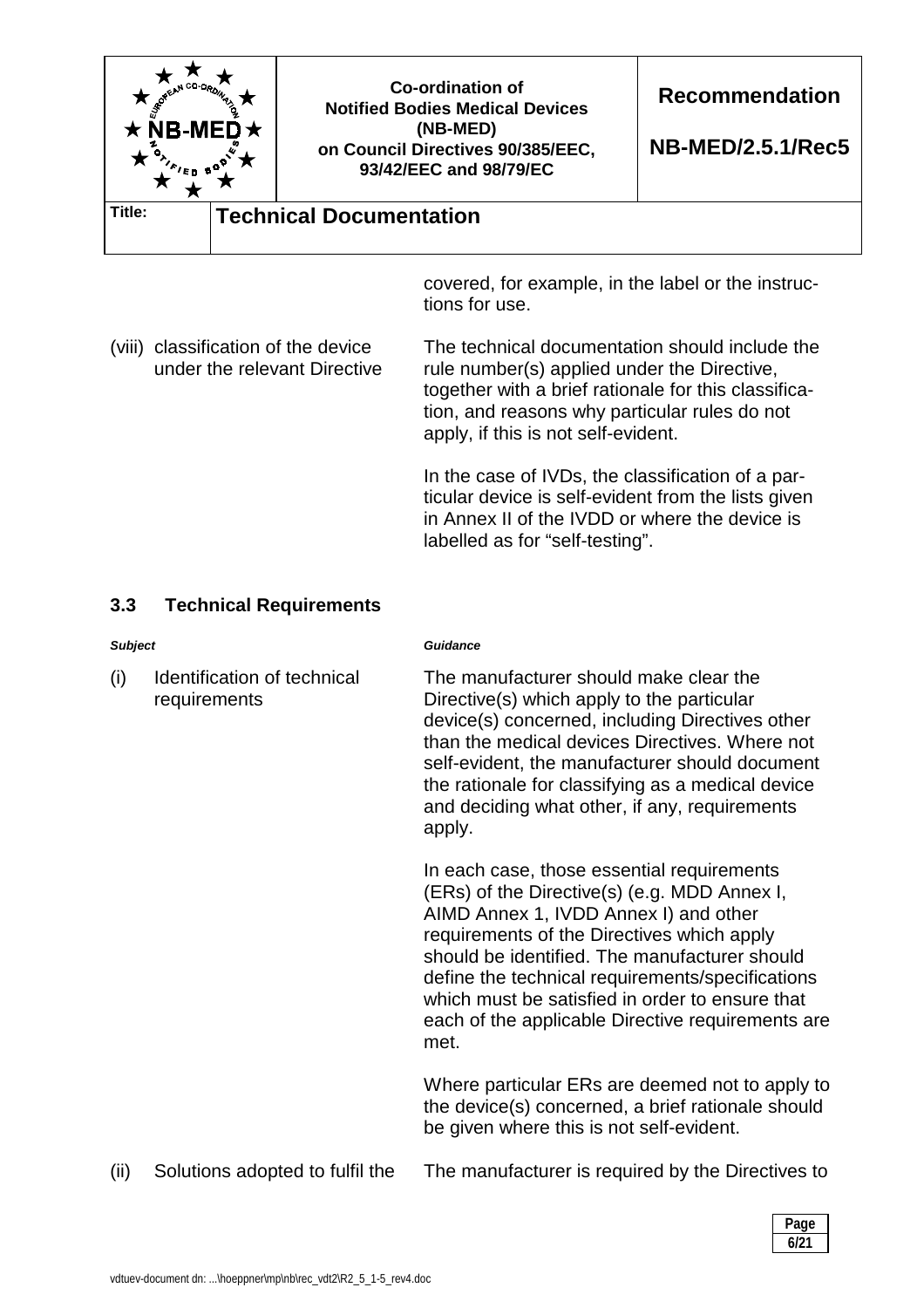

essential requirements demonstrate how each of the applicable essential requirements and any derived technical requirements/specifications for the particular device(s) concerned has been met.

> Compliance with published standards is voluntary.

Where "harmonized standards" are used to comply with relevant essential requirements, all that is needed is to demonstrate the device(s) concerned complies with the relevant clauses of the "harmonized standard(s)".

Where other methods, including compliance with draft and in-house/industry standards, are used to comply with one of a range of relevant essential requirements, the manufacturer should justify that:

- a) the methods applied adequately address relevant essential requirement(s) and
- b) the device(s) concerned comply with the relevant provisions of these.

The evidence of device compliance with standards may take the form of, for example, test reports or records of application of Standard Operating Procedures (SOPs) intended to assure such compliance.

Note: The use of a checklist may facilitate demonstration of how the solutions adopted meet the relevant requirements ("Essential Requirements Checklist"). Such a checklist should:

- a) list the essential requirements, identifying those which are/are not applicable
- b) list the standards applied, and
- c) against each essential requirement, give the basis for claiming compliance. This will either directly make clear the solutions adopted to fulfil each requirement or refer to stand-alone specifications, reports and the like.

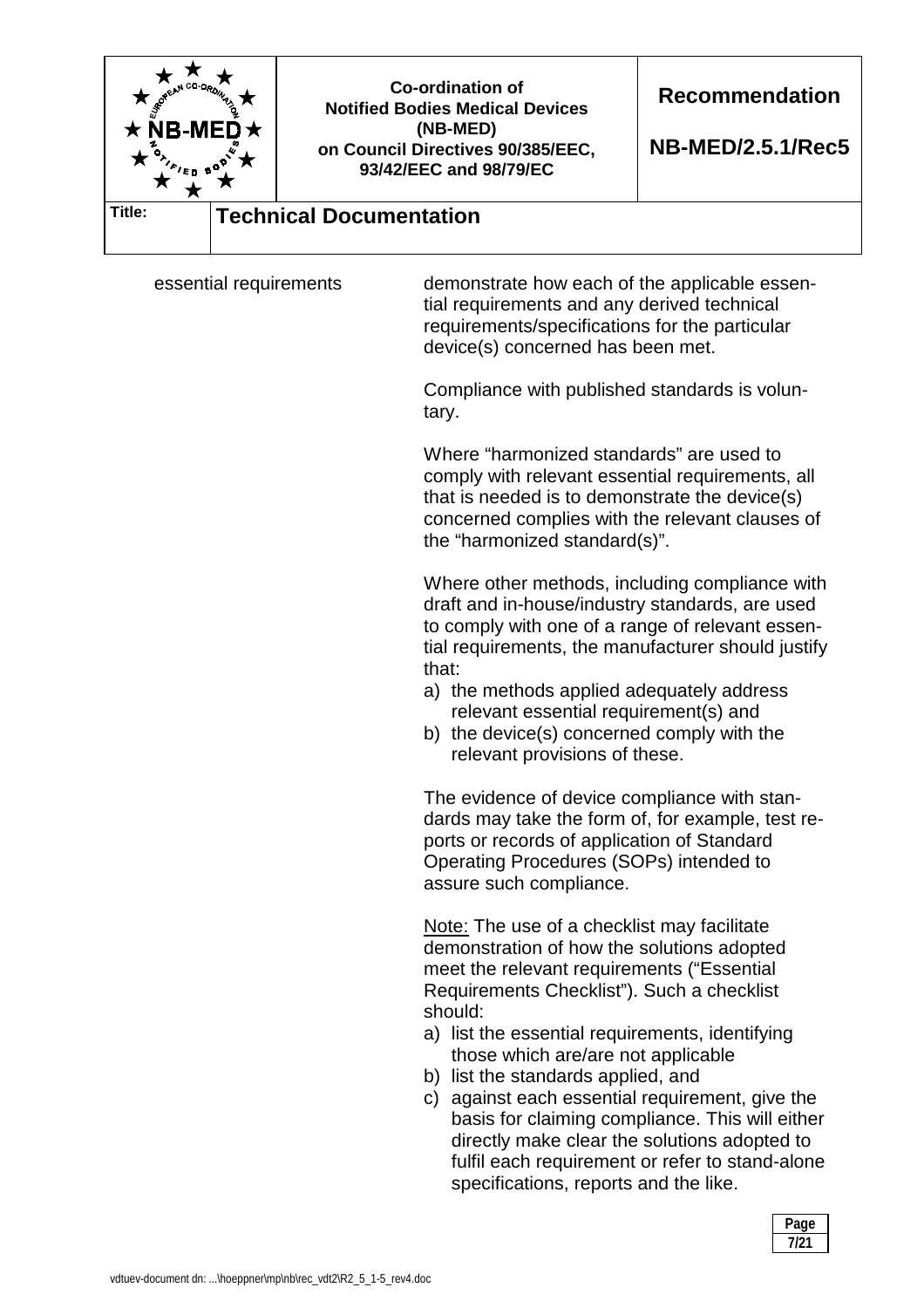

(iii) Standards applied Where the manufacturer demonstrates conformity with particular essential requirements by claiming compliance with available published standards, the Directives require that these standards should be identified. The manufacturer should make clear where standards which are applied in full or in part are "harmonized standards" (including "common technical specifications" in the case of IVDs). Compliance with all or parts of such "harmonized standards" carries the presumption of conformity with relevant essential requirement(s) of the Directive(s).

> Where device(s) do not comply with key relevant published standards, a rationale should be given.

> Note: Draft standards may also be used as guidance, but here the manufacturer should have regard to how these may change prior to publication.

Note: Certain Pharmacopoeial Monographs have a status equivalent to that of "harmonized standards".

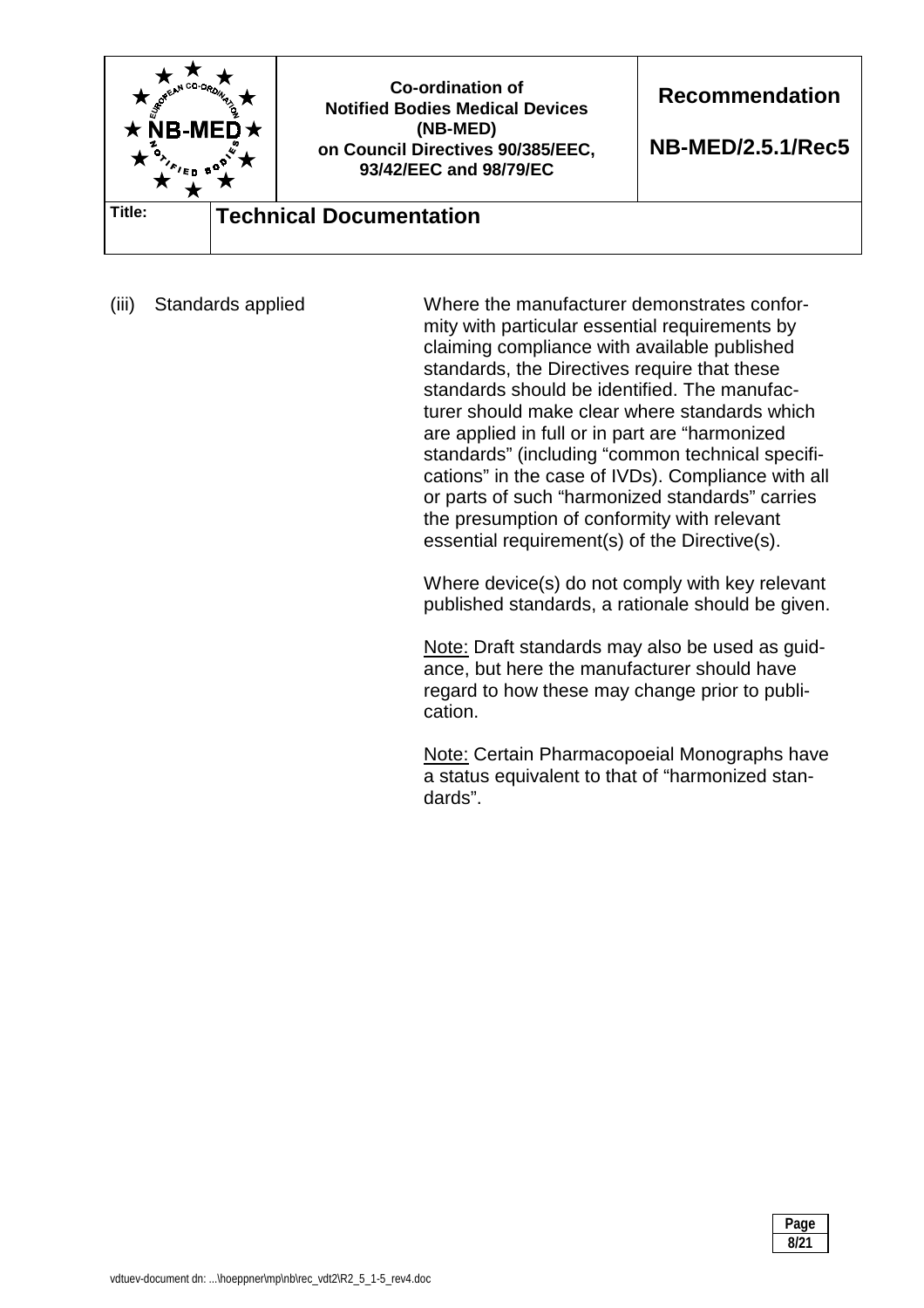

## **3.4 Design**

| <b>Subject</b> |                                  | <b>Guidance</b>                                                                                                                                                                                                                                                                                                                                                                                                                                                                                                                                                                                                    |
|----------------|----------------------------------|--------------------------------------------------------------------------------------------------------------------------------------------------------------------------------------------------------------------------------------------------------------------------------------------------------------------------------------------------------------------------------------------------------------------------------------------------------------------------------------------------------------------------------------------------------------------------------------------------------------------|
| (i)            | the results of the risk analysis | The manufacturer is required by the Directives to<br>present the documented results of the risk<br>analysis.                                                                                                                                                                                                                                                                                                                                                                                                                                                                                                       |
|                |                                  | The risk analysis should address all hazards<br>known or reasonably foreseeable for the par-<br>ticular product types and technologies involved,<br>together with the likelihood and consequences of<br>occurrence and measures taken to reduce the<br>resulting risks to acceptable levels. This should<br>address all relevant risks. For example, in the<br>case of devices incorporating e.g. a medicinal<br>substance or materials of animal origin, or natu-<br>ral rubber latex, the risk analysis should include<br>the additional risks and benefits associated with<br>incorporation of such substances. |
|                |                                  | In the case of devices intended and labelled for<br>"single use", the risk analysis should address the<br>hazards associated with reuse as an example of<br>foreseeable misuse.                                                                                                                                                                                                                                                                                                                                                                                                                                    |
|                |                                  | The results must demonstrate that an appropri-<br>ate risk analysis has been performed and pro-<br>vide a conclusion, with appropriate evidence,<br>that the remaining risks are acceptable when<br>weighed against the intended benefits to the<br>patient. The results of the risk analysis should be<br>reviewed and approved by the manufacturer.                                                                                                                                                                                                                                                              |
|                |                                  | Note: There are a number of published tech-<br>niques for performing a risk analysis. It is<br>recommended that the risk analysis performed in<br>connection with Directive conformity assessment<br>should follow EN 1441.                                                                                                                                                                                                                                                                                                                                                                                        |

(ii) specification of materials, and The technical documentation should specify the

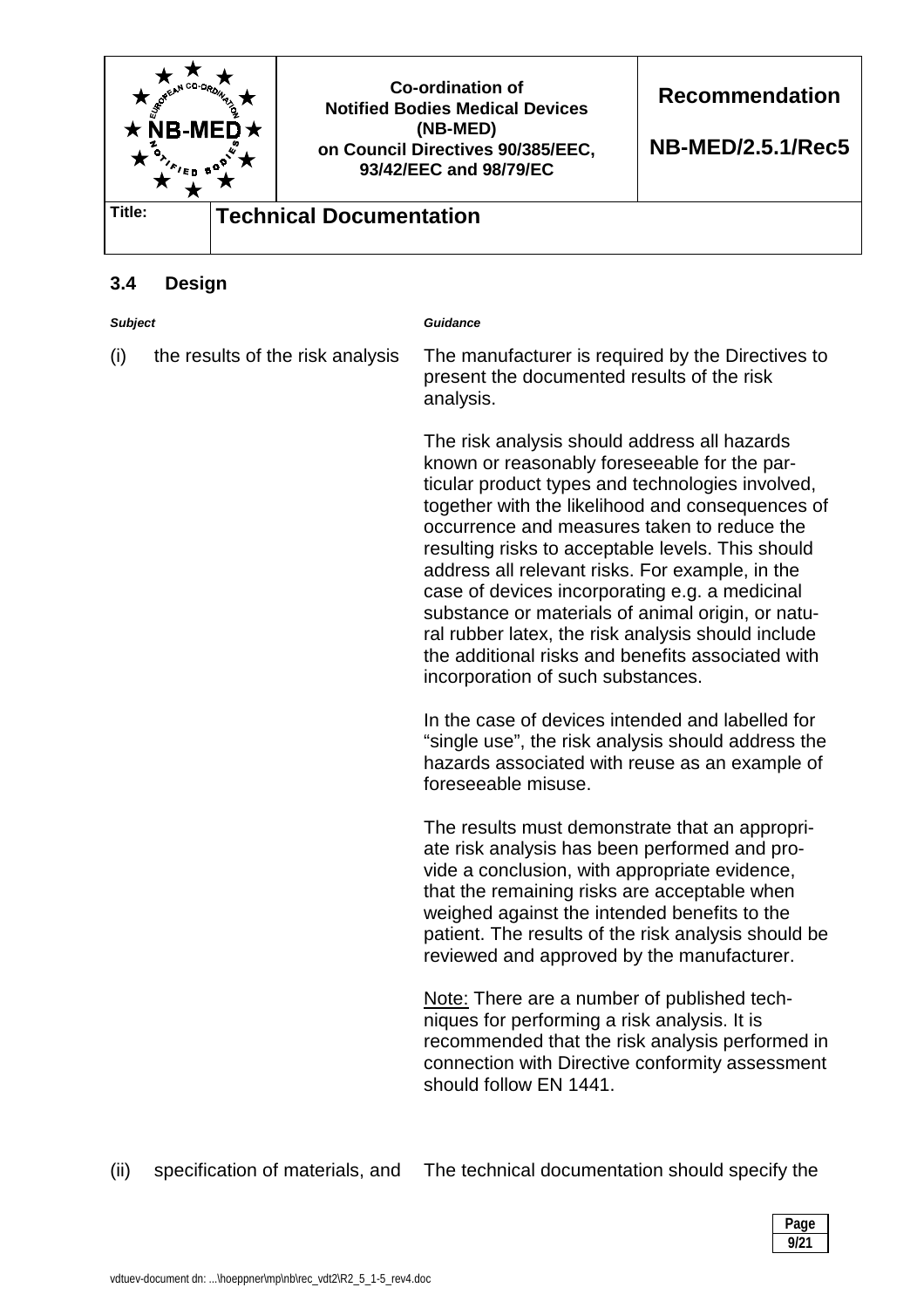

| Page<br>. . |
|-------------|
| 10/21       |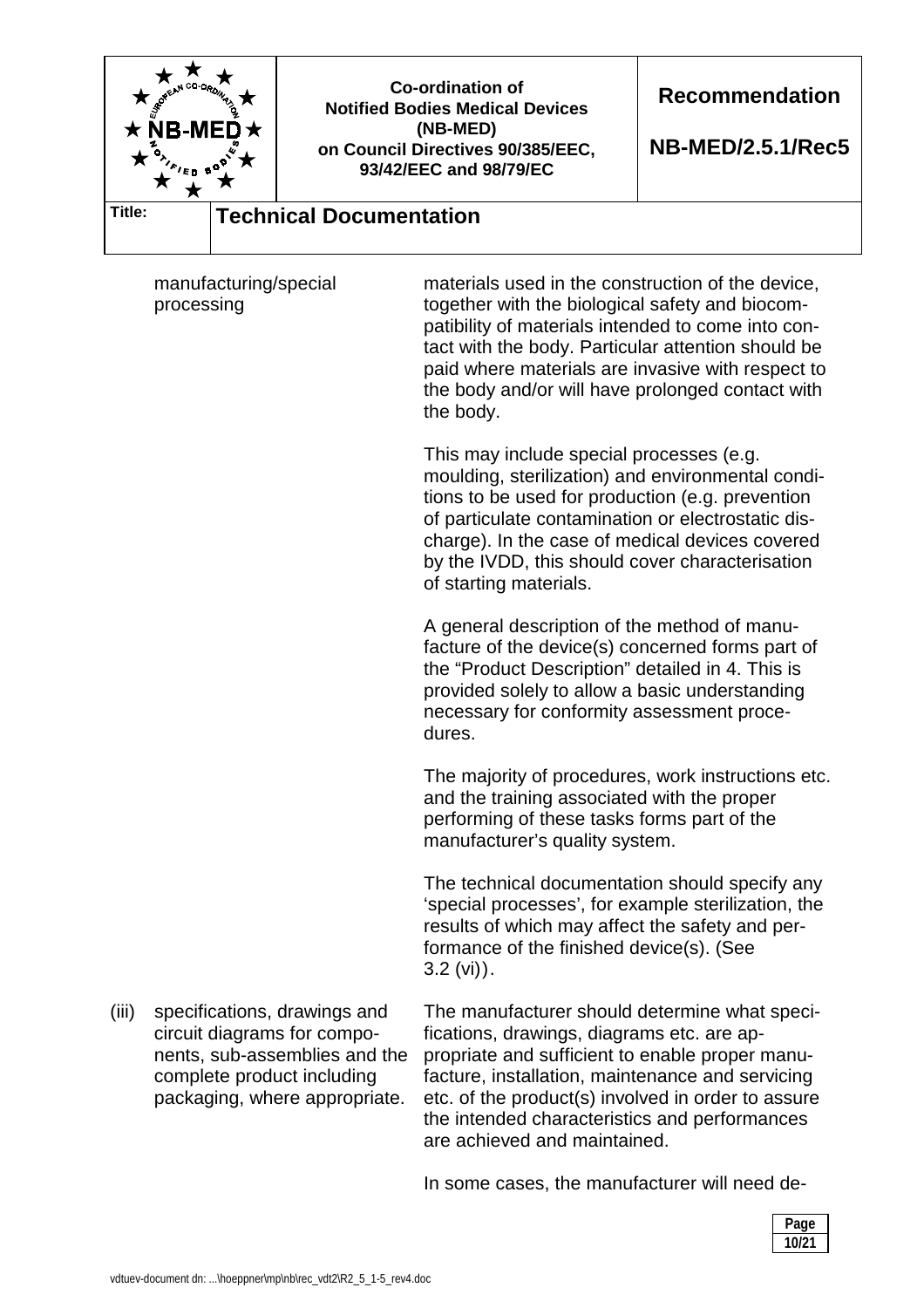

and where appropriate, the instructions for use, together with any changes to these during the lifetime of the product. This should include the information to be given, both by text and the use of symbols, in the final version of the labelling.

The labelling documentation should make clear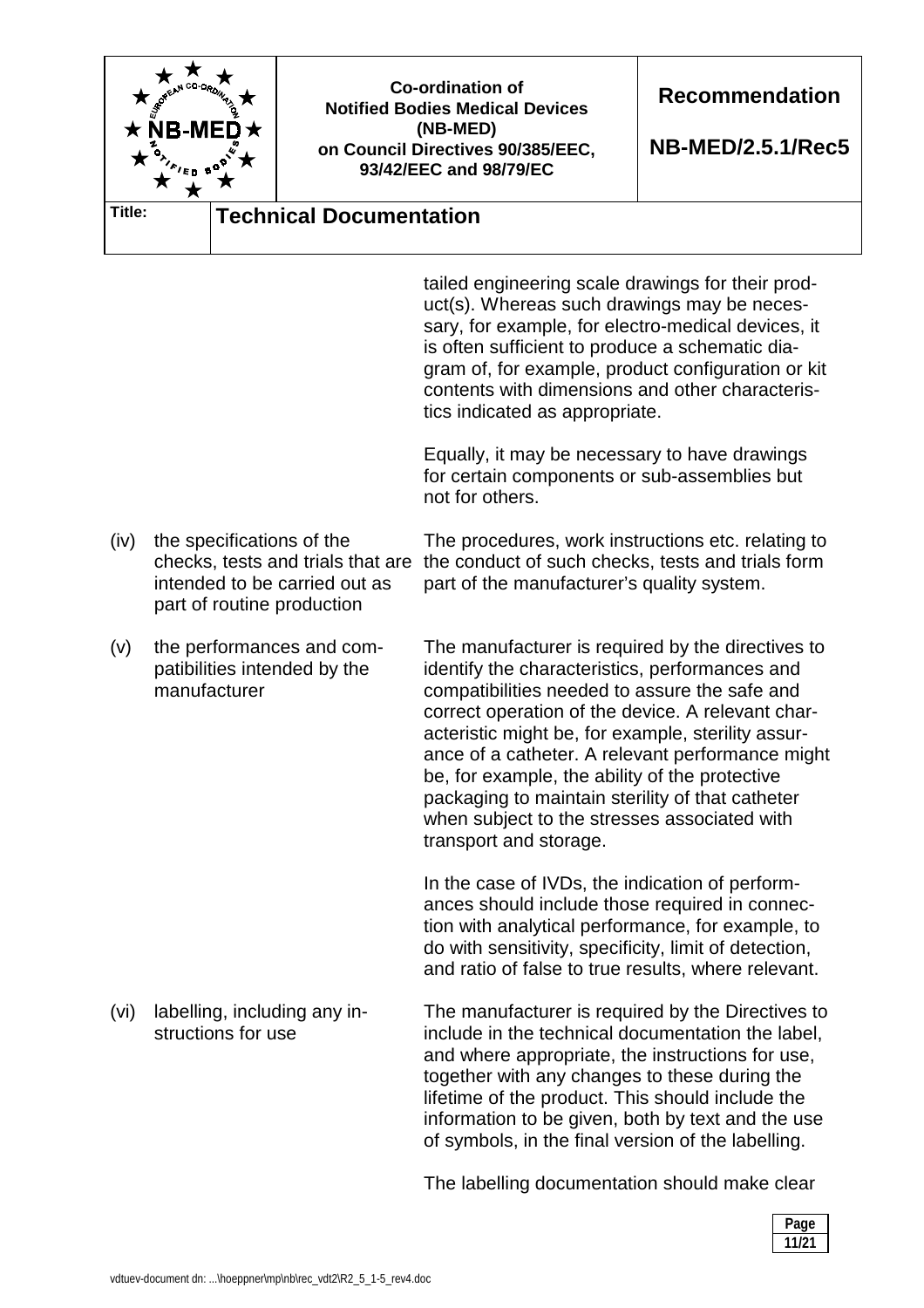

where particular information will be provided, for example on the device itself or its component parts, on the packaging for each unit, on the sales packaging, or on the leaflet or user manual supplied with one or more devices.

Information may be provided, for example, by means of electronic display screens or synthesised voice messages.

Note: Several European standards provide useful guidance for devices covered by the MDD, AIMD and IVDD on the circumstances in which particular information is required, and the type of information needed. Additional information may be required by applicable regulations (for example, the dangerous substances Directive), or product-specific standards, or to indicate the presence of natural latex, materials of animal origin etc.

Note: See also NB-MED Recommendation NB-MED/2.5.2/Rec3 "Translation procedure"

(vii) identification of 'shelf-life' reflected by any 'use by' date, or other 'lifetime' of the device(s)

In certain cases, such restrictions on use will reflect a time-related deterioration in characteristics that are important to product safety and performance. In other cases, however, the restrictions will be based on other considerations. The 'lifetime' of an active device, for example, may be determined by the period for which the manufacturer will support the device by way of availability of spare parts, manuals, training, service/repairs etc.

Note: See also the NB-MED Recommendation NB-MED/2.2/Rec3 " 'Use-by' date for medical devices". Guidance on the verification of the stability of IVDs is provided in a European standard (in draft).

#### (viii) Results of Bench Testing Bench testing includes *in-vitro*/animal studies, simulated use testing and validation of software

| Page<br>. . |
|-------------|
| 12/21       |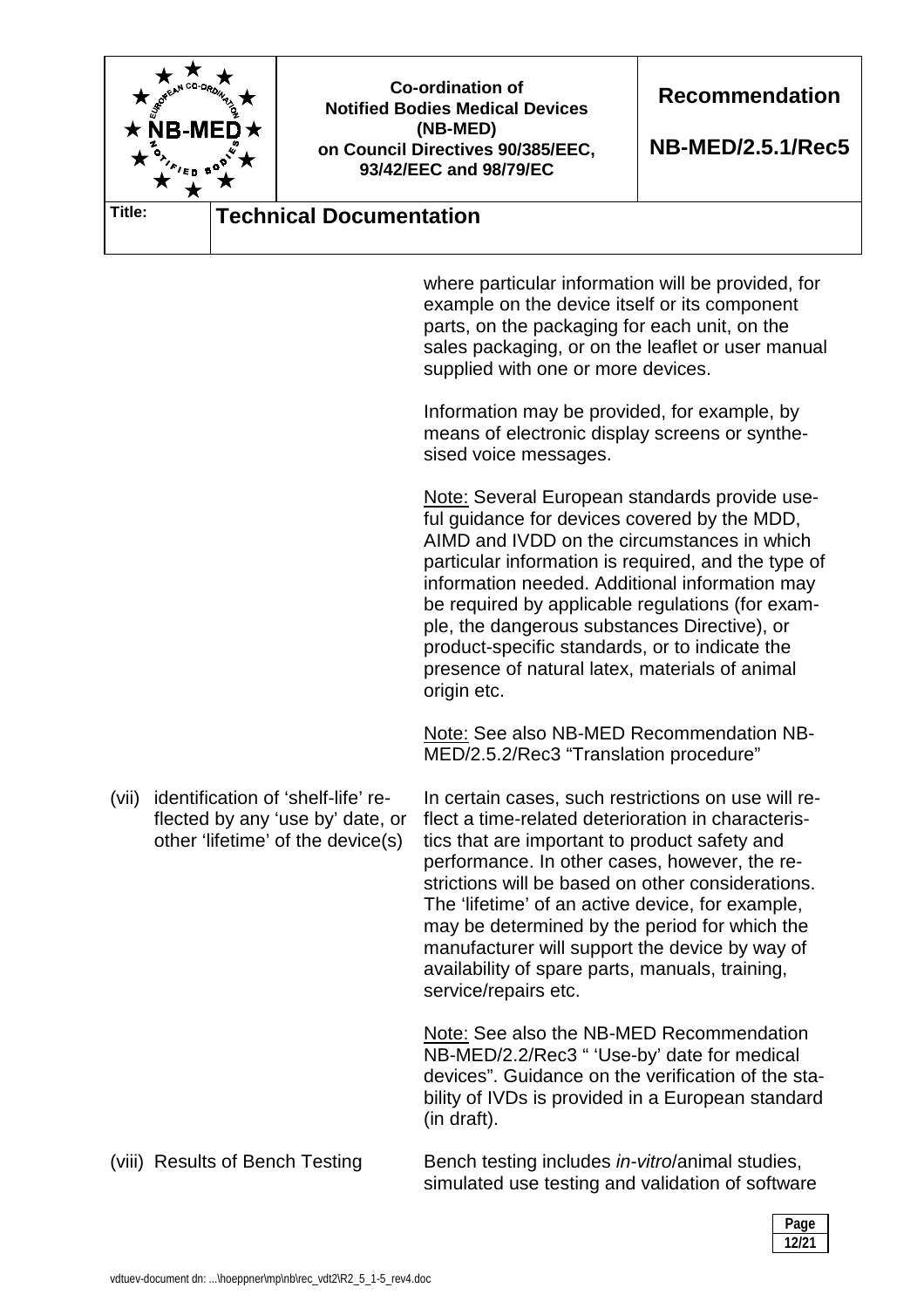| NB-M<br><sup>*</sup> /ep 9 |                                                                                                                                                                                                                                                               | <b>Co-ordination of</b><br><b>Notified Bodies Medical Devices</b><br>(NB-MED)<br>on Council Directives 90/385/EEC,<br>93/42/EEC and 98/79/EC |                                                                                                                                                                                                                                                                                                                                                                                                                                                                                                                             | <b>Recommendation</b><br><b>NB-MED/2.5.1/Rec5</b> |
|----------------------------|---------------------------------------------------------------------------------------------------------------------------------------------------------------------------------------------------------------------------------------------------------------|----------------------------------------------------------------------------------------------------------------------------------------------|-----------------------------------------------------------------------------------------------------------------------------------------------------------------------------------------------------------------------------------------------------------------------------------------------------------------------------------------------------------------------------------------------------------------------------------------------------------------------------------------------------------------------------|---------------------------------------------------|
| Title:                     |                                                                                                                                                                                                                                                               | <b>Technical Documentation</b>                                                                                                               |                                                                                                                                                                                                                                                                                                                                                                                                                                                                                                                             |                                                   |
|                            |                                                                                                                                                                                                                                                               |                                                                                                                                              | and the results of special processes (e.g. sterili-<br>zation validation report(s)).                                                                                                                                                                                                                                                                                                                                                                                                                                        |                                                   |
|                            |                                                                                                                                                                                                                                                               |                                                                                                                                              | Note: Testing should follow a pre-defined proto-<br>col, which should include the parameters to be<br>measured, measuring and test equipment to be<br>used including calibration arrangements, statisti-<br>cal treatment of results and acceptance criteria,<br>together with necessary formal approval of the<br>report                                                                                                                                                                                                   |                                                   |
| (ix)                       | Clinical data<br>Clinical data includes data from market experi-<br>ence of the same or similar devices (particularly<br>relevant to 'well established' devices), prospec-<br>tive clinical investigations and information from<br>the scientific literature. |                                                                                                                                              |                                                                                                                                                                                                                                                                                                                                                                                                                                                                                                                             |                                                   |
|                            |                                                                                                                                                                                                                                                               |                                                                                                                                              | The scientific literature will often relate to medi-<br>cal devices other than those being assessed.<br>The manufacturer must therefore establish the<br>extent to which the scientific literature is relevant<br>to his device(s). The results from bench testing<br>may be used to establish the extent to which the<br>characteristics of the device(s) being assessed<br>are similar to those of the device(s) covered by<br>the scientific literature, and therefore the rele-<br>vance of that scientific literature. |                                                   |
|                            |                                                                                                                                                                                                                                                               |                                                                                                                                              | The manufacturer should make clear where<br>clinical data is being used to demonstrate con-<br>formity with each of the applicable essential re-<br>quirements for the particular device(s) con-<br>cerned.                                                                                                                                                                                                                                                                                                                 |                                                   |
|                            |                                                                                                                                                                                                                                                               |                                                                                                                                              | Note: Guidance on the "Evaluation of Clinical<br>Data" is provided in the NB-MED Recommenda-<br>tion, NB-MED/2.7/Rec3.                                                                                                                                                                                                                                                                                                                                                                                                      |                                                   |
|                            |                                                                                                                                                                                                                                                               |                                                                                                                                              | Note: In the case of IVDs, investigations in a<br>clinical environment are described as "perform-<br>ance evaluation studies".                                                                                                                                                                                                                                                                                                                                                                                              |                                                   |
| (x)                        |                                                                                                                                                                                                                                                               | Documentation and reporting                                                                                                                  | The technical documentation should include re-                                                                                                                                                                                                                                                                                                                                                                                                                                                                              |                                                   |

 **Page 13/21**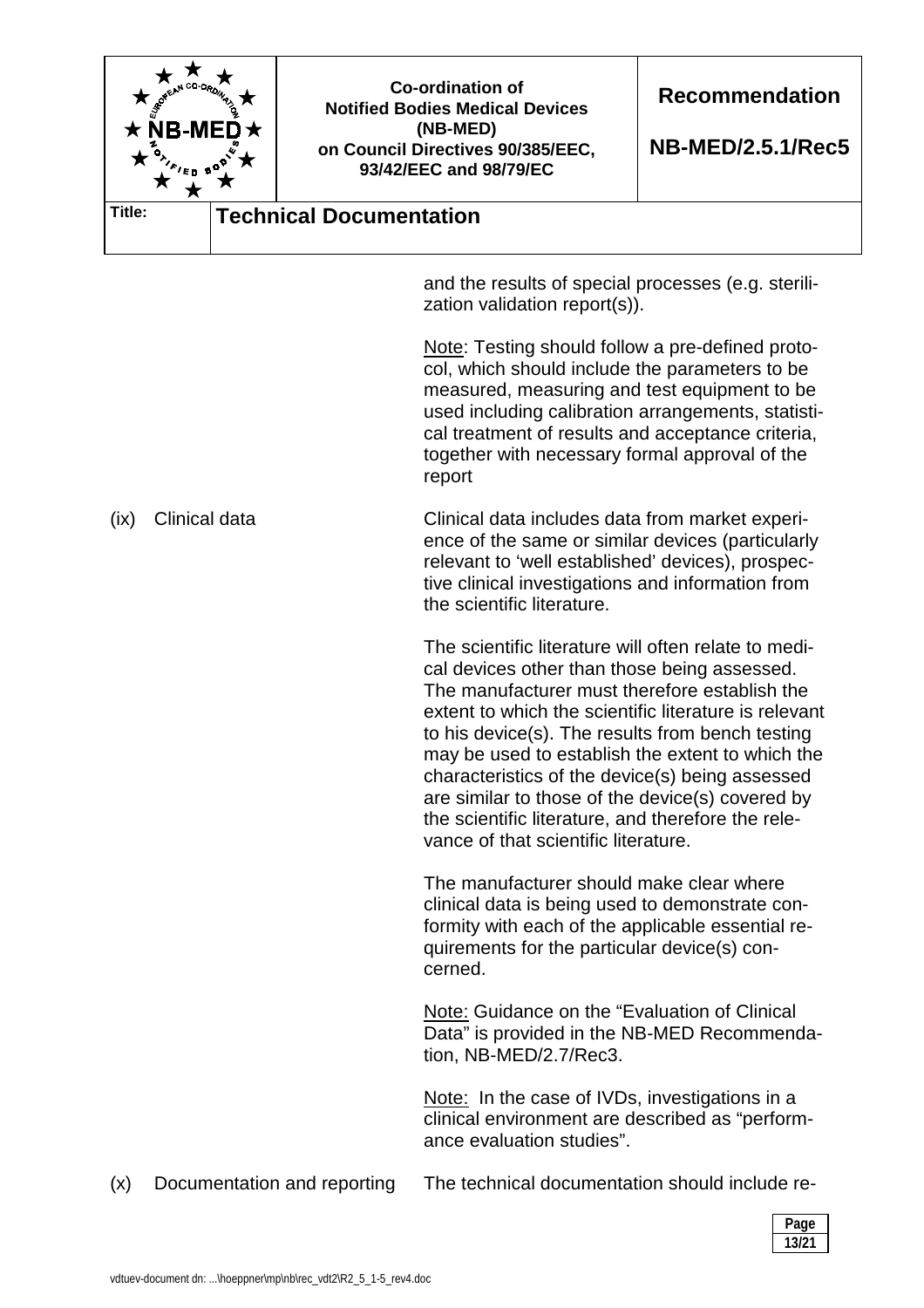

of Design Changes cords of each design change and the reasons for these, together with any associated verification/validation data. The documentation should include evidence for believing that the change achieves the desired effect, and that the device continues to comply with the requirements of the Directive.

> Where the technical documentation or part thereof has been submitted to the Notified Body in connection with conformity assessment involving design - or type - examination, the manufacturer is required to inform the Notified Body of substantial changes and obtain further approval.

> Note: Guidance on the "Reporting of design changes and changes of the quality system" is provided in the NB-MED Recommendation, NB-MED/2.5.2/Rec2. This Recommendation describes the system to be applied by the manufacturer for classifying changes as 'substantial' and so must be approved by the Notified Body, and what must be included as a supplement to the technical documentation already submitted.

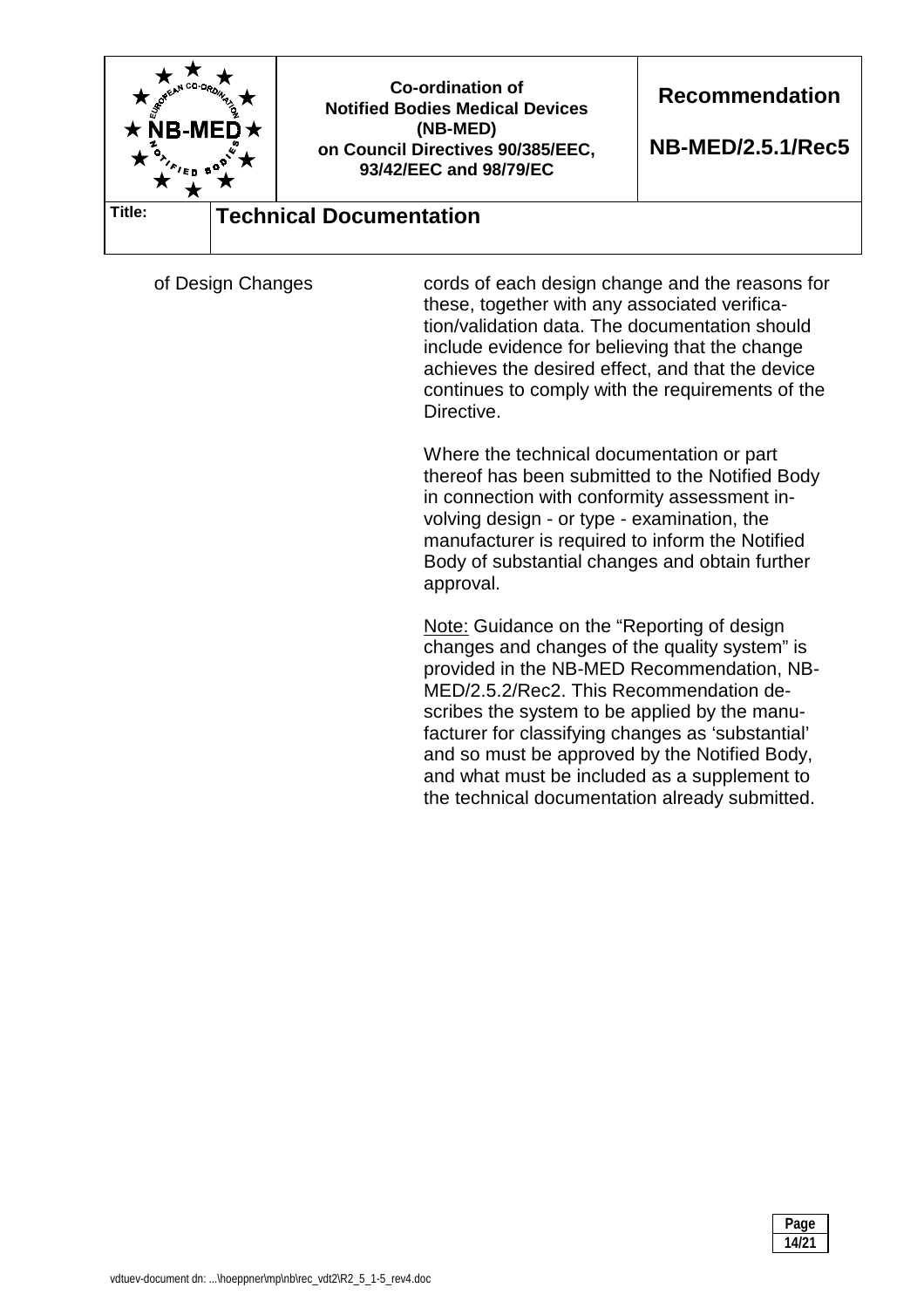

## **3.5 Administrative Details**

*Subject Guidance* 

(i) Declaration of Conformity Upon completion of all other steps required for conformity assessment, the manufacturer is expected to provide a written declaration that the device(s) concerned meet the provisions of the Directive which apply to them, regardless of whether or not a Notified Body is involved in the conformity assessment.

> Note: The declaration must be the final step in the relevant conformity assessment procedure. It would not be possible for example, for the manufacturer to issue a **final** declaration under MDD Annex II until the Notified Body had approved the quality system, and additionally for class III devices approved the design. It may be helpful however for the manufacturer to prepare a **draft** declaration of conformity for Notified Body review.

The declaration should make clear under what Directive(s) and Annex(es) it is made, and the product(s) to which it relates. It should also present the name and address of the manufacturer, and in the case of devices for which the manufacturer is not resident in the Community, additionally the name and address of the authorised representative of the manufacturer established within the Community.

Note: See also NB-MED Consensus Statement S/01/99 on "Declaration of conformity"

(ii) Application for Conformity Assessment Where the manufacturer lodges an application for approval of the device type it should include the information referred to in 4.1 (i), (ii), (iii),  $(v)$ , (vi) and (vii), together with the relevant parts of the technical documentation.

Note: Particular Notified Bodies may have de-

| Page<br>. . |
|-------------|
| 15/21       |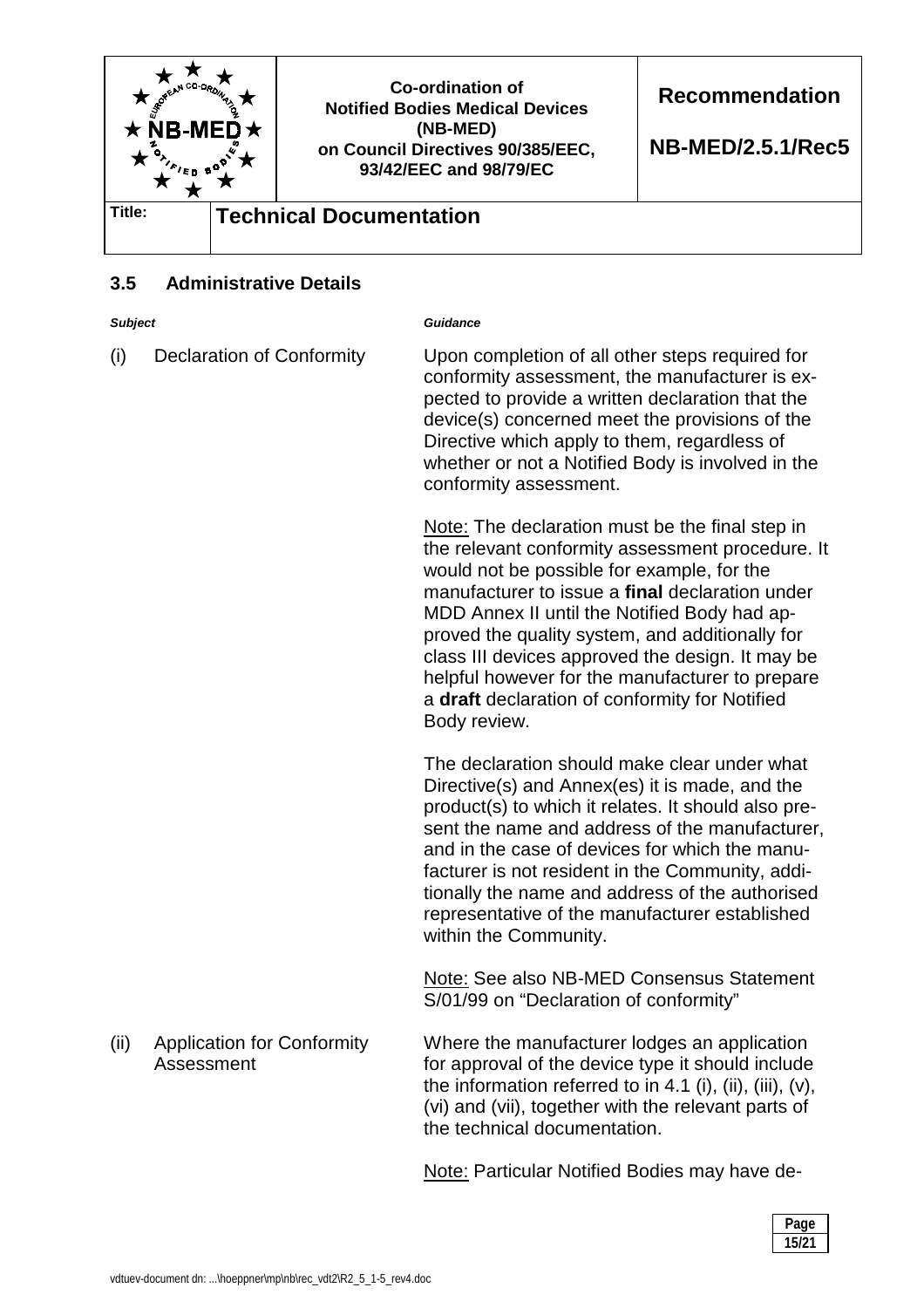|        | A SEEAN CO-ORDINA<br><b>NB-ME</b><br>'en b <sup>c</sup> |                                                                    | <b>Co-ordination of</b><br><b>Notified Bodies Medical Devices</b><br>(NB-MED)<br>on Council Directives 90/385/EEC,<br>93/42/EEC and 98/79/EC                                                                                                                                                                                                                                                                                                                                                                                  | <b>Recommendation</b><br><b>NB-MED/2.5.1/Rec5</b> |  |
|--------|---------------------------------------------------------|--------------------------------------------------------------------|-------------------------------------------------------------------------------------------------------------------------------------------------------------------------------------------------------------------------------------------------------------------------------------------------------------------------------------------------------------------------------------------------------------------------------------------------------------------------------------------------------------------------------|---------------------------------------------------|--|
| Title: |                                                         | <b>Technical Documentation</b>                                     |                                                                                                                                                                                                                                                                                                                                                                                                                                                                                                                               |                                                   |  |
|        |                                                         |                                                                    | veloped standard forms to be used for applica-<br>tion for conformity assessment. Where available,<br>these should be used.                                                                                                                                                                                                                                                                                                                                                                                                   |                                                   |  |
| (iii)  | Assessment                                              | Declaration that no other Noti-<br>fied Body is used in Conformity | Where conformity assessment involves a Noti-<br>fied Body within the application for conformity<br>assessment, the manufacturer is expected to<br>provide a written declaration that no application<br>has been lodged with any other Notified Body for<br>the same product type and conformity assess-<br>ment route.                                                                                                                                                                                                        |                                                   |  |
| (iv)   | Notified Body Decisions and<br>Reports                  |                                                                    | The manufacturer is required by the Directive to<br>keep the Notified Body decisions and reports at<br>the disposal of the national authorities for a pe-<br>riod at least five years after last product to which<br>they relate has been manufactured. These deci-<br>sions and reports include the Notified Body cer-<br>tificates of approval of the quality system and the<br>device design/type, together with any supple-<br>mental approvals of 'substantial' changes to the<br>quality system and device design/type. |                                                   |  |
|        |                                                         |                                                                    | Note: For guidance on the classification of<br>changes as 'substantial' and their reporting to<br>the Notified Body see NB-MED Recommenda-<br>tion NB-MED/2.5.2/Rec2.                                                                                                                                                                                                                                                                                                                                                         |                                                   |  |
| (v)    | duction experience                                      | Manufacturer's undertaking on<br>procedure to review post-pro-     | The manufacturer is required by the Directives to<br>institute and keep up to date a systematic pro-<br>cedure to review experience gained from devices<br>in the post-production phase and to implement<br>appropriate means to apply any necessary cor-<br>rective action and to notify the Competent<br>authorities of relevant incidents.<br>Note: See MedDev 2.12/1 "Guidelines on a<br>medical device vigilance system".                                                                                                |                                                   |  |

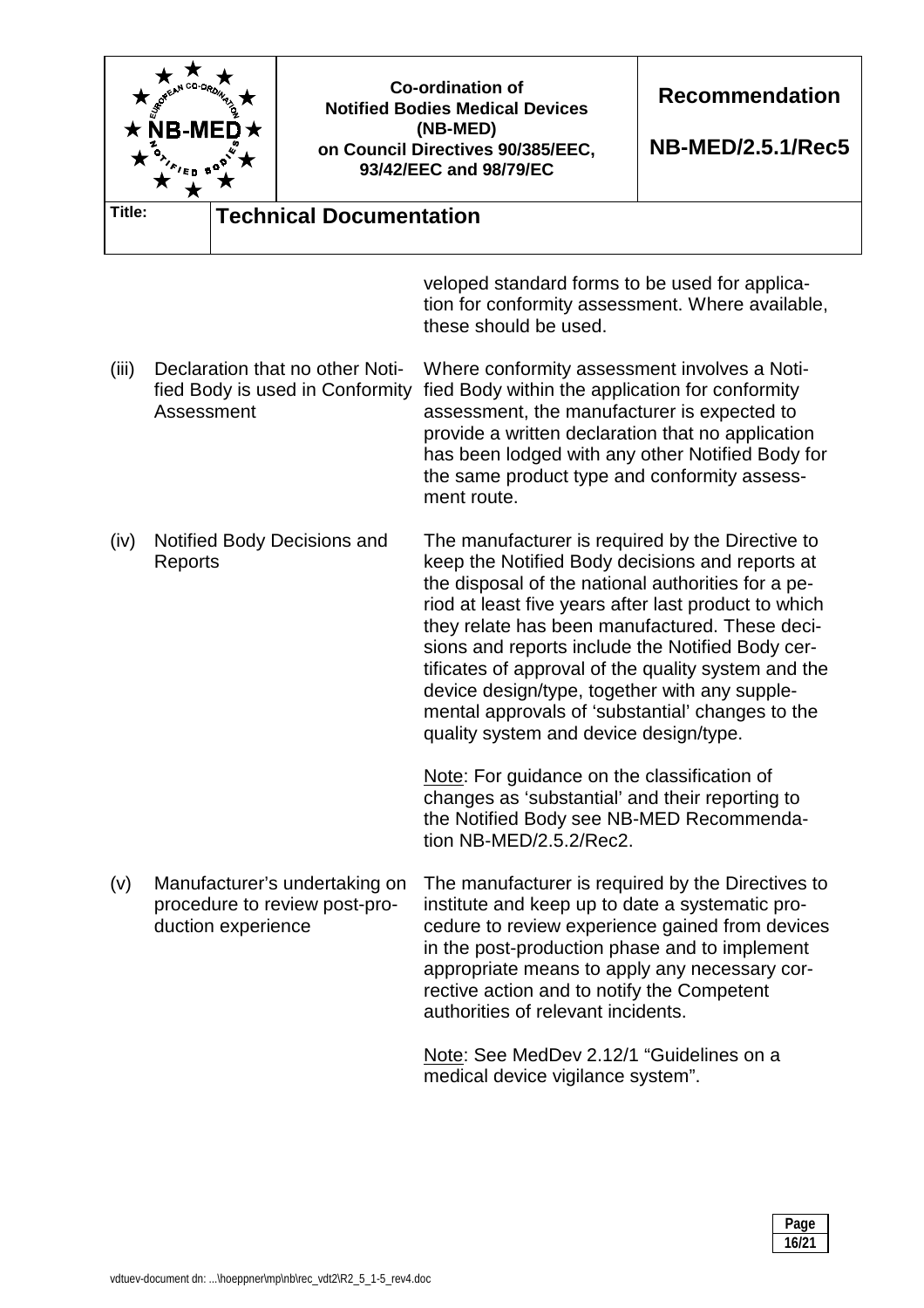

## **4 Recommended structure of the technical documentation**

To enable effective management of the technical documentation for placing on the market or market surveillance purposes, excessive paperwork should be avoided. To achieve this and to facilitate the task of manufacturers, Notified Bodies and Competent Authorities, it is proposed that the technical documentation is subdivided into two parts.

## **4.1 Part A of the technical documentation**

The first **part (A)** would consist of a summary of the essential technical data relevant to the conformity assessment procedures, including in particular the data listed below.

Note: Such a 'Summary' would contain details of compliance with regulations, standards etc. and act as an overview and 'road map' to the relevant parts of the manufacturer's technical documentation and their status and location. It may also include or refer to appropriate certifications, quality system procedures, reports, declarations etc.

Note: Where the 'technical documentation' is to be submitted to the Notified Body to enable assessment of conformity of the device(s) with the requirements of the relevant Directive, all that is needed is a statement of the manufacturer's Quality Policy and an overview of the quality system (e.g. quality manual). Clearly, it is neither appropriate nor feasible to include copies of all the various Standard Operating Procedures which may apply to the company's manufacturing and quality assurance arrangements, since these documents are constantly being revised and may be extensive.

The 'part A' of the technical documentation may serve as the basis for submission to Competent Authorities and for class I enforcement etc., and also as the starting point for answering enquiries where there are problems etc.

| <b>Subject</b> |                                                                                          | Guidance                                                                                                                                                                                    |  |  |
|----------------|------------------------------------------------------------------------------------------|---------------------------------------------------------------------------------------------------------------------------------------------------------------------------------------------|--|--|
| (i)            | the name and address of the<br>'manufacturer' within the<br>meaning of the Directive(s). | Where the manufacturer is not resident in the<br>Community, additionally the name and address<br>of the authorised representative of the manu-<br>facturer established within the Community |  |  |
| (ii)           | identification of the device(s)                                                          | This should include the trade or proprietary                                                                                                                                                |  |  |

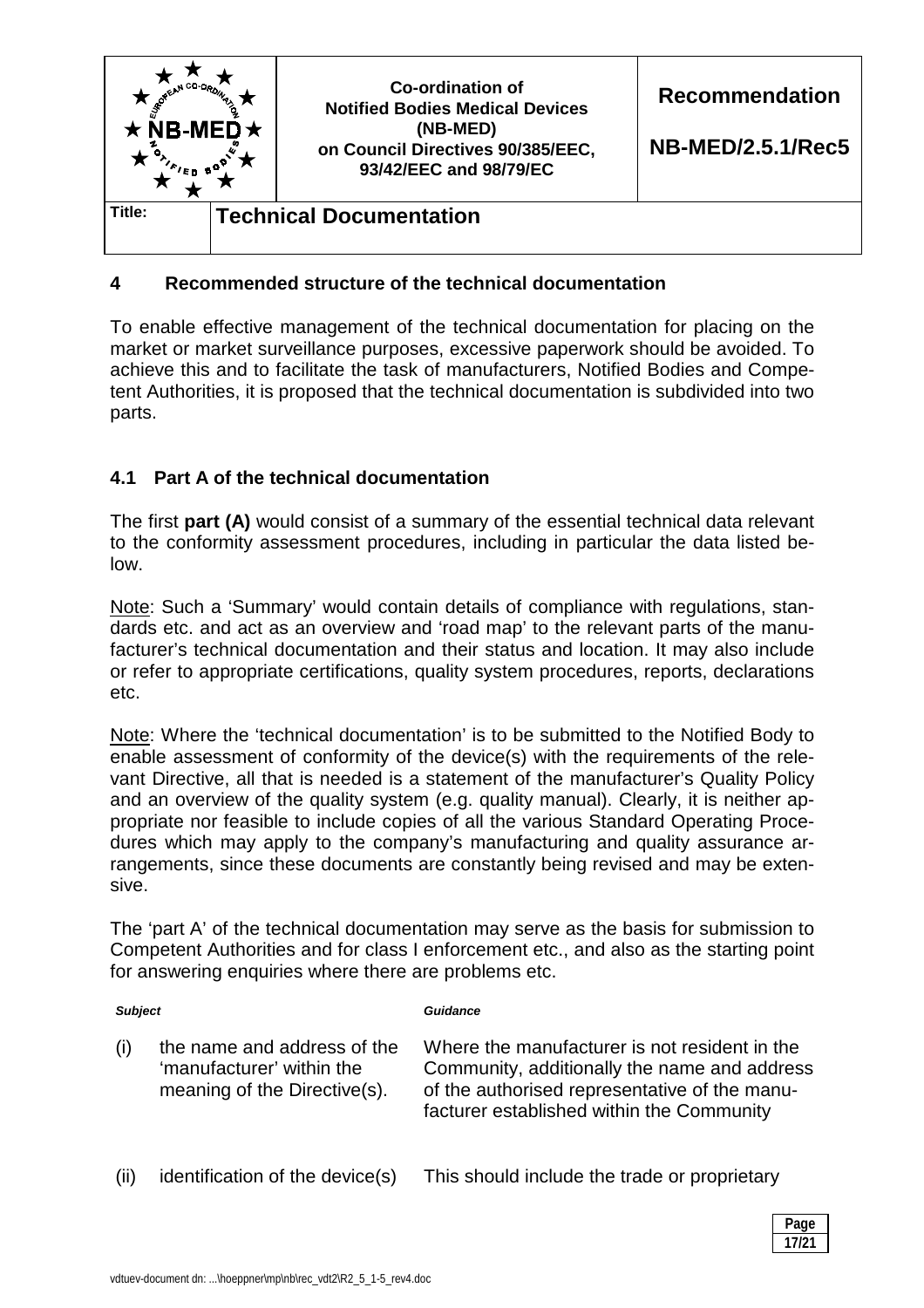| NB-MI             |                                           | <b>Co-ordination of</b><br><b>Notified Bodies Medical Devices</b><br>(NB-MED)<br>on Council Directives 90/385/EEC,<br>93/42/EEC and 98/79/EC | <b>Recommendation</b><br><b>NB-MED/2.5.1/Rec5</b> |                                                                                                                                                                                                           |  |  |
|-------------------|-------------------------------------------|----------------------------------------------------------------------------------------------------------------------------------------------|---------------------------------------------------|-----------------------------------------------------------------------------------------------------------------------------------------------------------------------------------------------------------|--|--|
| Title:            |                                           | <b>Technical Documentation</b>                                                                                                               |                                                   |                                                                                                                                                                                                           |  |  |
|                   | documentation'                            | covered by the 'summary                                                                                                                      |                                                   | name(s) if applicable, the common or usual<br>$name(s)$ , the device classification(s) and rule(s)<br>assigned by the manufacturer in accordance with<br>the relevant Directive Annex.                    |  |  |
| (iii)             | of the facilities                         | the name(s) and address(es)                                                                                                                  |                                                   | This should include all the facilities involved in<br>the design and manufacture of the particular de-<br>vice(s) covered by the 'Summary Statement'                                                      |  |  |
| (iv)              |                                           | the name and address of any<br>Notified Body involved                                                                                        |                                                   |                                                                                                                                                                                                           |  |  |
| (v)               | followed                                  | a statement of the conformity<br>assessment procedure being                                                                                  |                                                   |                                                                                                                                                                                                           |  |  |
| (vi)              | the declaration of conformity             |                                                                                                                                              |                                                   | This would include the manufacturer's Declara-<br>tion of Conformity with the essential require-<br>ments of the medical devices Directives                                                               |  |  |
|                   |                                           |                                                                                                                                              | system should be included                         | Note: Where a Notified Body has been involved<br>in the conformity assessment procedure, the No-<br>tified Body's certificate(s) relating to the product<br>design/type and/or the manufacturer's quality |  |  |
| (vii)             | a brief description of the de-<br>vice(s) |                                                                                                                                              | listing of any accessories                        | The description should include the intended pur-<br>pose(s) and indications for use, together with a                                                                                                      |  |  |
|                   |                                           | (viii) label and instructions of use                                                                                                         |                                                   |                                                                                                                                                                                                           |  |  |
| (ix)              | a statement of relevant regu-<br>lations  |                                                                                                                                              |                                                   | This should make clear the regulations which the<br>products comply with, together with reference to<br>any third party certifications and approvals                                                      |  |  |
| (x)               | ance is claimed                           | identification of technical<br>standards with which compli-                                                                                  | certifications                                    | This should include reference to any third party                                                                                                                                                          |  |  |
| (x <sub>i</sub> ) |                                           | a brief statement of the bench<br>testing performed and clinical                                                                             |                                                   | This should make clear how the results of bench<br>testing and clinical data are used to demonstrate                                                                                                      |  |  |

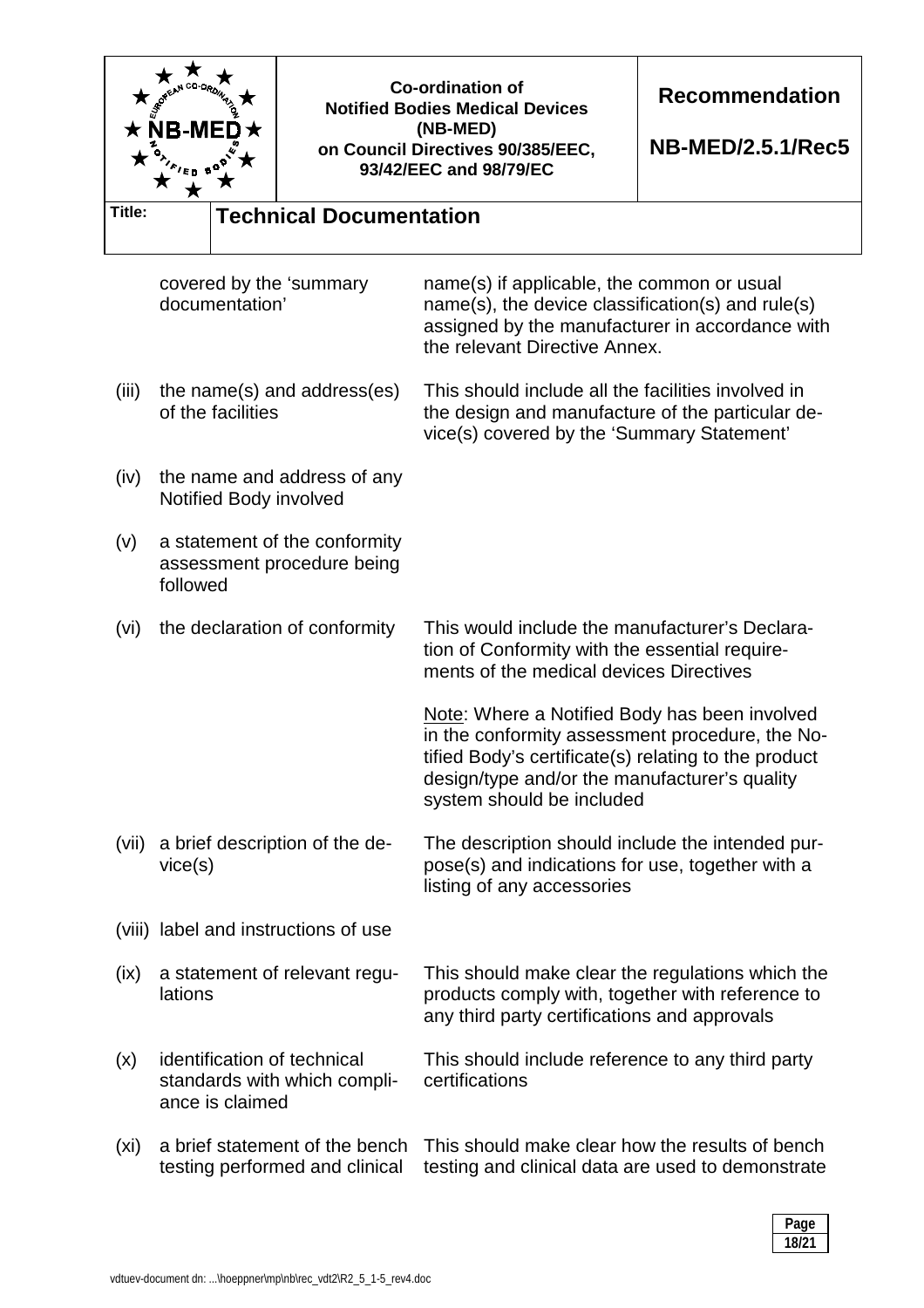

data obtained compliance with the Directive(s), and make reference to relevant part(s) of the manufacturer's technical documentation

## **4.2 Part B of the technical documentation**

The second **part (B)** would consist of remaining technical documentation detailing the risk analysis, the test reports, information concerning the quality manual, plans, descriptions of the products and processes, standards applied, etc. as detailed in the previous section.

If the manufacturer does not follow this recommended two-part structure of the technical documentation and unless the details given in the declaration of conformity or in the certificate of conformity appear sufficient, the authorities could request submission of the complete technical documentation or part thereof according to the requirements for relevant purposes.

The manufacturer should be able to demonstrate where and how the various parts of the technical documentation are held and maintained. The technical documentation may be held as decentralised separate documents or together in a single location. Equally, it may be maintained in electronic or hardcopy form.

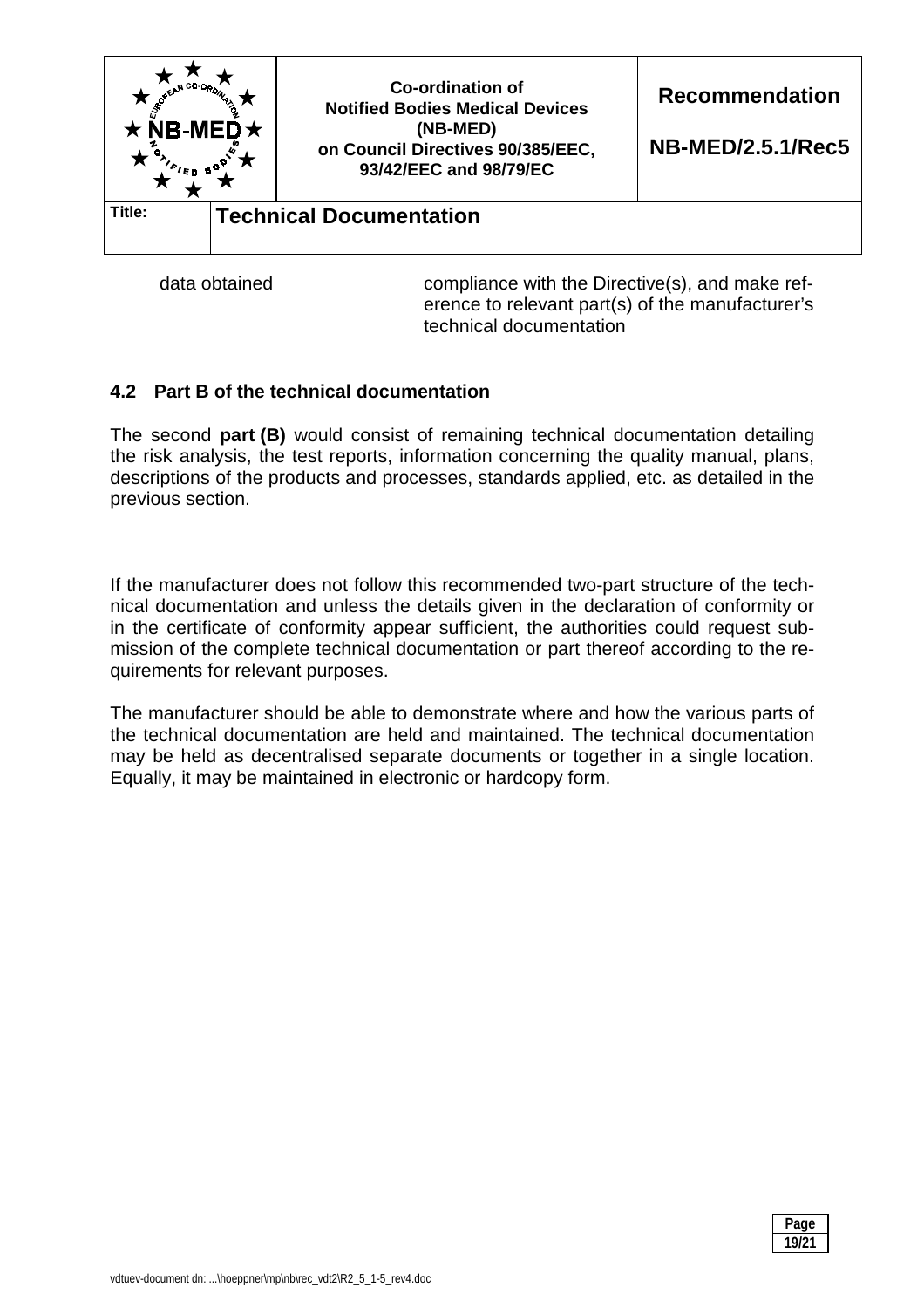

### **5 Availability of the technical documentation**

The technical documentation should be kept at the disposal of the Competent Authorities for inspection and control purposes.

This obligation is incumbent upon the "manufacturer" within the meaning of the medical devices Directives who places the product on the market under his own name.

Any person responsible for placing a product on the market but not in possession of the technical documentation should be capable of:

- stating where the technical documentation is situated;
- presenting the technical documentation as soon as possible on request from the Competent Authorities.

However, the name and address of the person in possession of the technical documentation need not be expressly mentioned on the product or on its packaging.

The technical documentation should not be requested systematically by the Notified Body or Competent Authority. In general, it should be requested only during checks made for placing on the market or market surveillance purposes by the Competent **Authorities** 

To facilitate these tasks part A of the technical documentation should be capable of ready transmission to the relevant authorities. This will eliminate or reduce the need to refer to the remaining documentation identified in part B.

The complete technical documentation has to be able to be collated but this action should only required where total assessment of conformity of the device with the Directives is necessary.

If the Competent Authorities request the technical documentation, the first part of the technical documentation should be submitted immediately, allowing a reasonable time for transmission. Additional time will be required for the submission of the relevant sections of the second part of the documentation, taking into account its volume and form (written, computerized, ...) and location.

This organisation of the technical documentation should enable avoidance of repeated submission of the same technical documentation by the same manufacturer to different authorities.

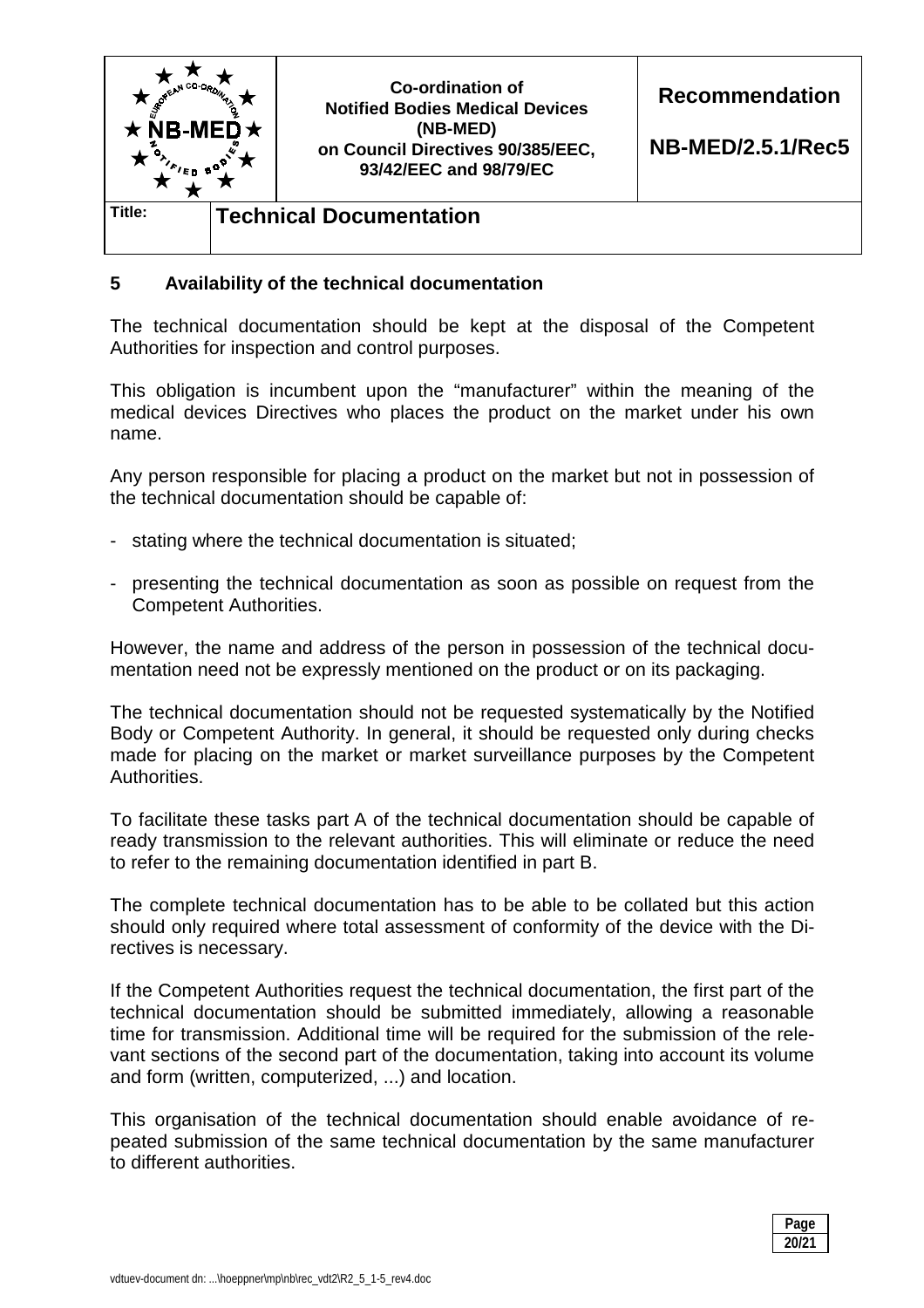

The technical documentation should be kept for at least five years from the last date of manufacture of the product. The manufacturer should, however, also consider product liability issues when determining the time and content of technical documentation maintained for obsolete devices.

## **6 Language of the technical documentation**

The technical documentation should be maintained in the language selected by the manufacturer either by himself or in agreement with a Notified Body where applicable. The Competent Authority may request presentation of the first part of the technical documentation in the official language of the Competent Authority but should not do so if the authority can understand the documentation or its contents in another language. Where a translation is required, the person in possession of the documentation should be allowed extra time to submit the first part of the documentation to the authorities. Part B of the technical documentation should be accepted in the language established by the manufacturer.

Note: See also NB-MED Recommendation NB-MED/2.5.2/Rec3 "Translation procedure"

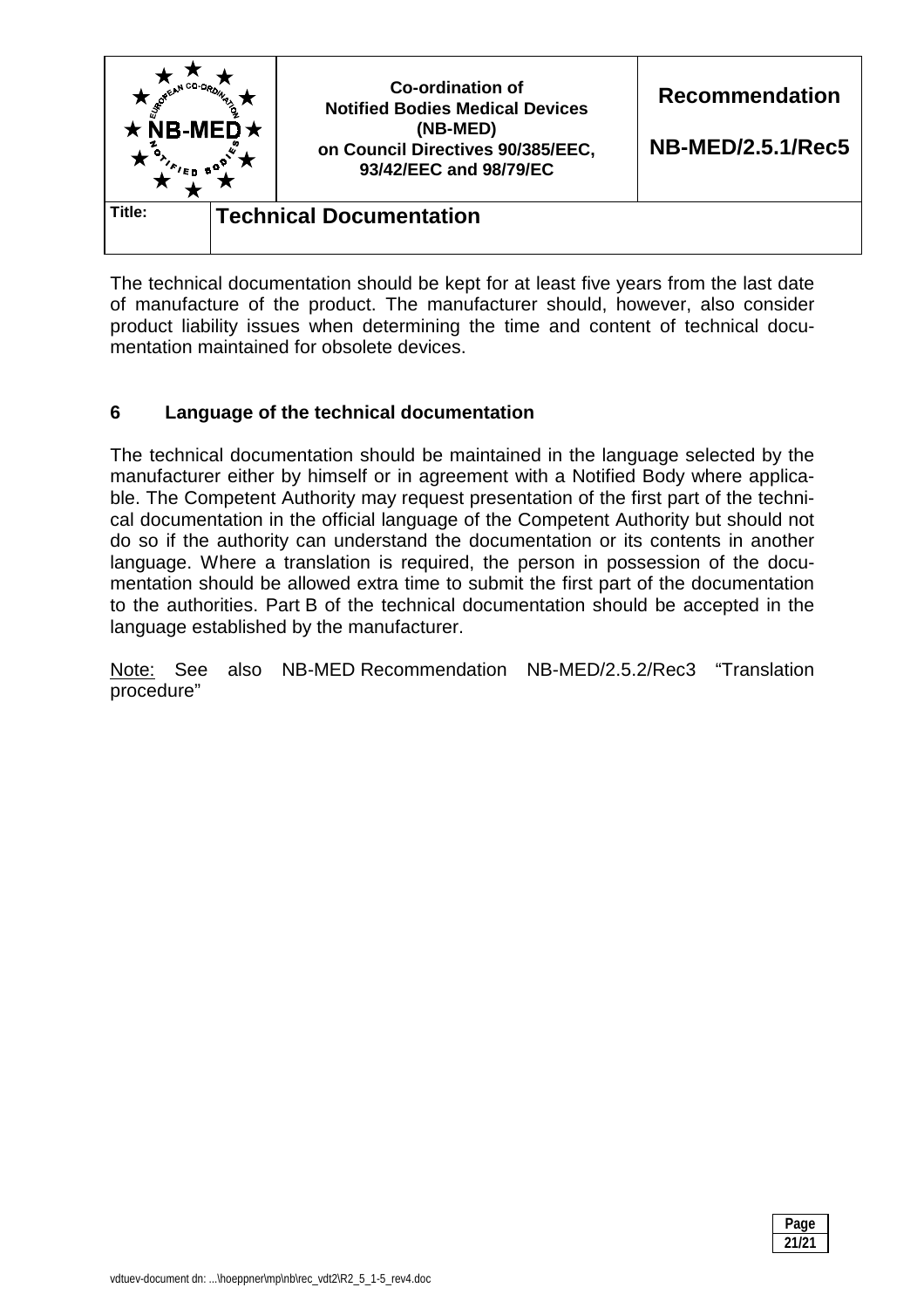

**Rev 1:** Meeting of NB-MED task force "Technical Documentation", Lübeck, September 1 & 2, 1998:

 First concrete discussion was made within this meeting of the task force on "What are the requirements for the technical documentation laid down in the various Annexes of the medical devices Directives?".

 A document for presenting to the next NBRG meeting in Brussels on 04./05.11.99 was elaborated.

Revision no: 1

D-45038 Essen

Confirmed to be at Stage: 1

**Rev 2:** Meeting of NBR Group, Brussels, November 5 & 6, 1998:

 The draft Recommendation for technical documentation NB-MED/2.5.1/Rec5 (NBRG/57/99) was discussed and revised, also in line with the relevant draft document of the GHTF/Study Group 1 on "Summary technical file" and the current issue of the Commission's "Guide to the implementation of directives based on New Approach and Global Approach". Before presentation to the NB-MED plenary this document needs further consideration within the task force and NBRG.

 The new revision 2 document was provided by the Technical Secretariat to the members of the task force but not NBRG and NB-MED. Revision no: 1 Confirmed to be at Stage: 1

**Rev 3:** Meeting of NBR Group, Nuremberg, September 27 & 28, 1999:

 In the meanwhile the task force has met frequently; a new draft Recommendation (without revison number) was distributed (as document NBRG/144/99) to NBRG for discussion of their meeting on 27./28.09.99

 The draft NB-MED Recommendation was finalised. The main changes were to do with

- (a) listing the relevant requirements for technical documentation given in the medical devices Directives, with guidance against each on what is meant, the type and level of information needed for particular circumstances and giving references to other guidance, for example, other Recommendations, MedDevs, standards etc. Also, making clear, that what is needed will depend of the type of product and be proportional to the risks involved
- (b) improving the format of the document to make it clear how the guidance addresses each of the directive requirements for technical documentation
- (c) including provision for the two part structure for the technical documentation envisaged by the Commission's guidance in relation to all 'New approach' **Directives**

 Due regard was paid to the work of the GHTF/SG 1, and a copy of the revised Notified Body Recommendation will be provided for circulation to SG 1

| Rev.-Nr.                                       | Rev. date<br>29.02.2000             | accepted                                                                             | amended                                           | withdrawn |                                             | Page<br>1/3 |
|------------------------------------------------|-------------------------------------|--------------------------------------------------------------------------------------|---------------------------------------------------|-----------|---------------------------------------------|-------------|
| VdTÜV                                          |                                     |                                                                                      |                                                   |           |                                             |             |
|                                                | <b>Technical Secretariat NB-MED</b> |                                                                                      | G. Hinrich Schaub (- 178)<br>Jörg Höppner (- 138) | Fax:      | Phone: ++49/201/8987-0<br>++49/201/8987-120 |             |
| PO Box 10 38 34<br>$\sim$ $\sim$ $\sim$ $\sim$ |                                     | $\Gamma$ $\Lambda$ $\Gamma$ $\Lambda$ $\Omega$ $\Gamma$ $\Lambda$ $\Omega$ $\Lambda$ | Kurfürstenstraße 56                               |           | eMail: vdtuev.hoeppner@t-online.de          |             |

D-45138 Essen

vdtuev-document dn: ...\hoeppner\mp\nb\rec\_vdt2\R2\_5\_1-5\_rev4.doc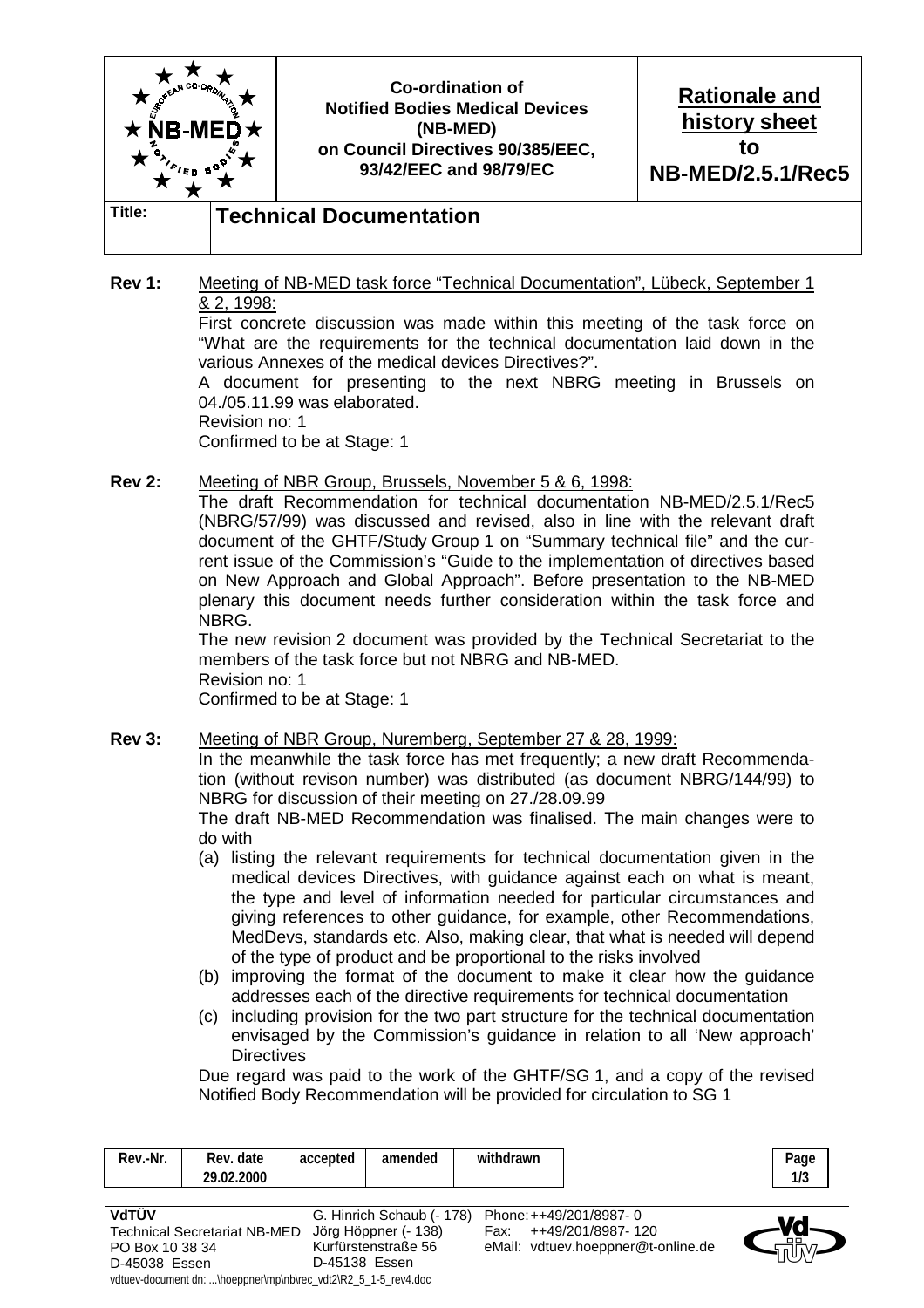

**Co-ordination of Notified Bodies Medical Devices (NB-MED) on Council Directives 90/385/EEC, 93/42/EEC and 98/79/EC** 

**Rationale and history sheet to NB-MED/2.5.1/Rec5** 

 NBRG agreed to send the revised document, with its "Rationale and history" sheet to all member of NB-MED for commenting before presenting it for approval in the Plenary meeting in November 1999. Revision no: 3

Confirmed to be at Stage: 2

#### Meeting of NB-MED, Brussels, November 2 & 3, 1999:

 The results of the meeting of the NBRG on 27./28.09.99 (NBM/129/99) were presented. The earlier concept to write a document on "Technical file" was got away; not a *technical file* but a *system/organisation of technical documentation* is required. Further it will be recommended that the technical documentation is built up in a kind of a two layer system ("Summary" (so called part A in the Recommendation) and part B, the entire "Technical documentation"); this shows the older concept of the Commission's "blue guide" but the whole draft Recommendation is also in line with the revised "blue guide" and the GHTF document on "technical file". This Recommendation could be applied from the user as a check-list explained by each point on the right hand side.

 Discussion within NB-MED: It should be considered that the work within the NB-MED and NBRG is geared particularly to the (European) directives but the tabled document should also fit in the global framework. It was once again encouraged sharply, that both documents should be identically or compatible with regard to part A of NB-MED Recommendation and the Summary Technical File document of GHTF. Also it was mentioned that the  $2^{nd}$  note under chapter 4.1 (page 17) seems to be misplaced. Mr. S.-A. asked whether his comments – brought in written format before the last NBRG meeting on 27./28.09.99 – were considered and explained some of these. The members of NB-MED were asked to use this stage 2 draft document as much as possible. Due to the very importance of this document the members of NB-MED and especially the representatives of the Commission were asked to submit their comments until end of November '99 the latest. The NB-MED representatives of relevant GHTF groups were asked to provide the document also for commenting within these groups (SG1 and SG3).

#### Meeting of NBR Group, Brussels, November 3, 1999:

 NBRG proposed to add some references to the document (references to NB-MED Recommendation NB-MED/2.5.2/Rec3 "Translation procedure" and to NB-MED Consensus Statement S/01/99 on "Declaration of conformity"). Further it was agreed to consider also the submited comments (deadline: end of November '99) within the next meeting of NBRG.

#### **Rev 4:** Meeting of NBR Group, Cologne, February 3, 2000:

 No further comment have reached NBRG as asked NB-MED on its plenary meeting in November. NBRG agreed to send the revised document (only two new references were added) with its "Rationale and history" sheet to all member of NB-MED for commenting before presenting it for approval in the Plenary meeting in February/March 2000. Revision no: 4

Confirmed to be at Stage: 2